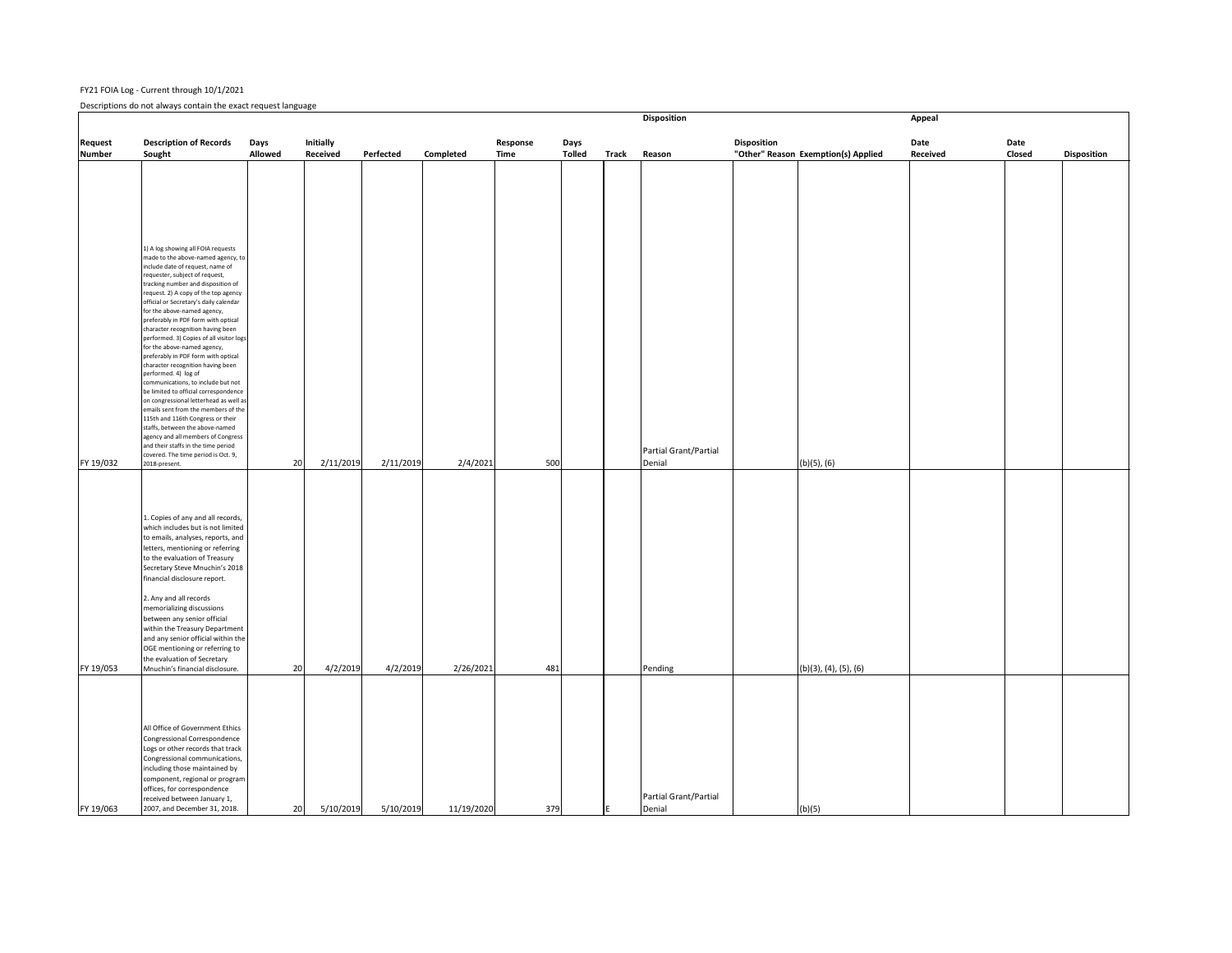| FY 19/088 | All correspondence regarding<br>the nomination of, or intent to<br>nominate, Eugene Scalia to be<br>the US Labor Department<br>secretary.                                                                                                                                                                                                                                                                                                                                                                                                                                                                                                                                                                                        | 20 | 8/28/2019  | 8/28/2019  | 1/29/2021 | 357 |  | Partial Grant/Partial<br>Denial | $(b)(3)$ , $(4)$ , $(5)$ , $(6)$ |  |  |
|-----------|----------------------------------------------------------------------------------------------------------------------------------------------------------------------------------------------------------------------------------------------------------------------------------------------------------------------------------------------------------------------------------------------------------------------------------------------------------------------------------------------------------------------------------------------------------------------------------------------------------------------------------------------------------------------------------------------------------------------------------|----|------------|------------|-----------|-----|--|---------------------------------|----------------------------------|--|--|
| FY 19/094 | All ethics advice, guidance, or<br>materials from the Office of<br>Government Ethics provided to:<br>1) Any employee in Interior's<br>Office of the Secretary; 2) Any<br>employee in Interior's Office of<br>the Solicitor; and 3) Any Interior<br>agency ethics official<br>from August 1, 2017 to date.                                                                                                                                                                                                                                                                                                                                                                                                                        | 20 | 9/23/2019  | 9/23/2019  | 12/9/2020 | 304 |  | Partial Grant/Partial<br>Denial | $(b)(3)$ , $(5)$ , $(6)$         |  |  |
| FY 20/002 | 1) The letter dated September<br>16, 2019 to OGE from the Chair<br>of the House Committee on<br>Oversight and Reform<br>("Oversight Committee"), Elijah<br>Cummings; 2) All records that<br>OGE provided in response to<br>Chairman Cummings's<br>September 16, 2019 letter; 3) All<br>records of communications with<br>any of the following regarding<br>Chairman Cummings' September<br>16, 2019 letter: Ranking Member<br>Jim Jordan, Chairman Cummings,<br>the Oversight Committee,<br>committee staff, or any<br>member's staff; and 4) All<br>communications with the<br>Department of Transportation<br>regarding the September 16,<br>2019 letter from Chairman<br>Cummings.<br><del>17 me ietter uateu september</del> | 20 | 10/16/2019 | 10/16/2019 | 2/18/2021 | 338 |  | Partial Grant/Partial<br>Denial | (b)(3), (4), (5), (6), (7)       |  |  |
| FY 20/010 | 16, 2019 to OGE from the Chair<br>of the House Committee on<br>Oversight and Reform<br>("Oversight Committee"), Elijah<br>Cummings; 2) All records that<br>OGE provided in response to<br>Chairman Cummings's<br>September 16, 2019 letter; 3) All<br>records of communications with<br>any of the following regarding<br>Chairman Cummings' September<br>16, 2019 letter: Ranking Member<br>Jim Jordan, Chairman Cummings,<br>the Oversight Committee,                                                                                                                                                                                                                                                                          | 20 | 11/4/2019  | 11/4/2019  | 2/19/2021 | 326 |  | Partial Grant/Partial<br>Denial | (b)(3), (4), (5), (6), (7)       |  |  |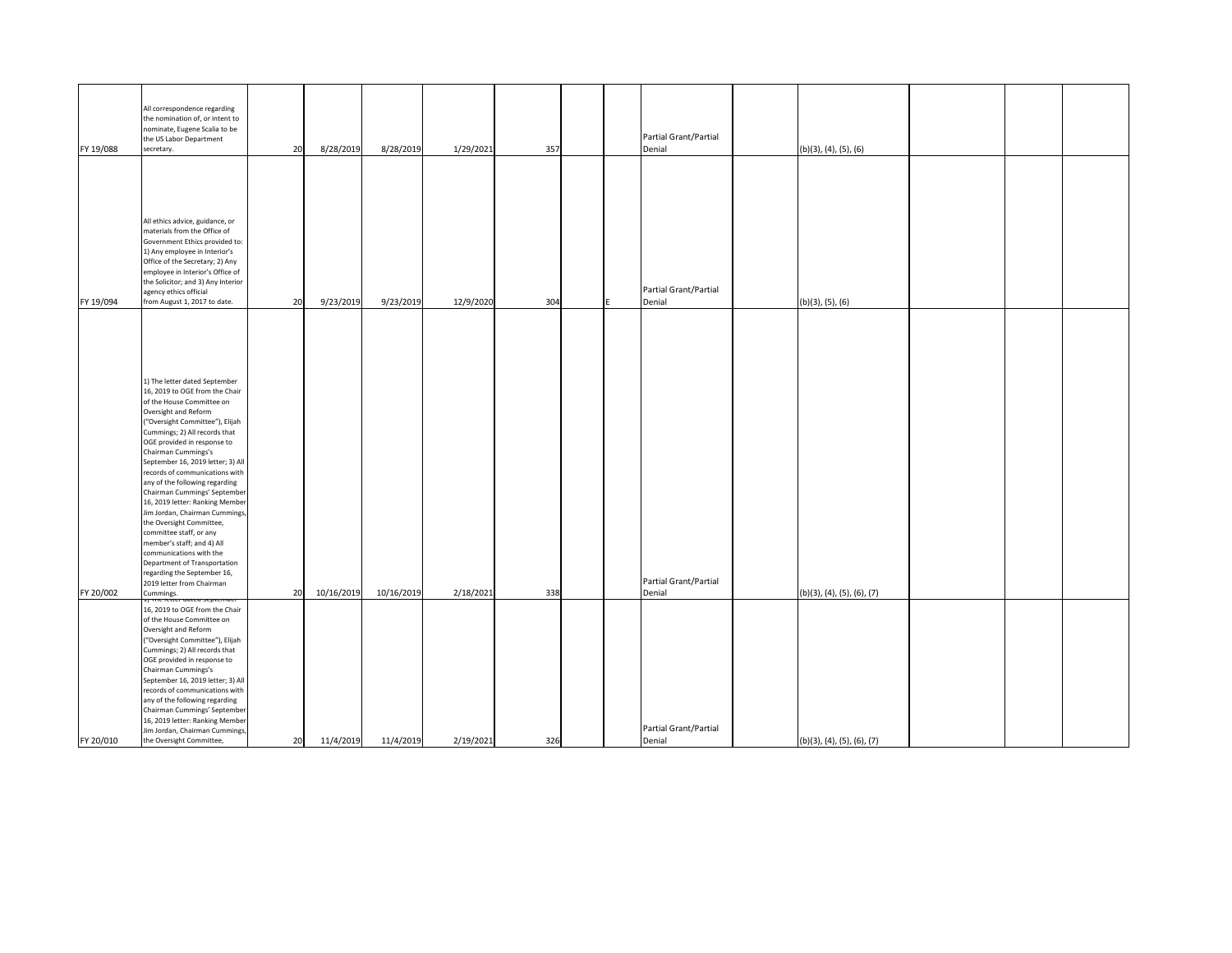| FY 20/019 | All correspondence between the<br>Office of Government Ethics and<br>US Trade Representative Robert<br>Lighthizer at any point since<br>January 3, 2017. This should<br>include, but is not limited to, all<br>correspondence involving this<br>individual or his representatives<br>concerning OGE Form 278e, the<br>"Ethics Agreement" signed by<br>Robert Lighthizer and any<br>certificates of divestiture filed by<br>Robert Lighthizer during this<br>time period.                                                                                                                                                                                                                                    | 20 | 1/24/2020 | 1/24/2020 | 12/29/2020 | 234 | Partial Grant/Partial<br>Denial | (b)(5)           |  |  |
|-----------|-------------------------------------------------------------------------------------------------------------------------------------------------------------------------------------------------------------------------------------------------------------------------------------------------------------------------------------------------------------------------------------------------------------------------------------------------------------------------------------------------------------------------------------------------------------------------------------------------------------------------------------------------------------------------------------------------------------|----|-----------|-----------|------------|-----|---------------------------------|------------------|--|--|
| FY 20/023 | 1) Copies of all records regarding<br>Peter Wright's ownership of a<br>financial interest in The Dow<br>Chemical Company, DowDupont,<br>Inc, or its subsidiaries; 2) Copies<br>of all records describing or<br>mentioning any responsibilities<br>or duties that Mr. Wright<br>performed in any official<br>capacity during the period from<br>July 1, 2018 through March 12,<br>2019; and 3) All records related<br>to OGE's requests to EPA, Mr.<br>Wright, any representative of<br>Mr. Wright, or the White<br>House-and any responses OGE<br>received-regarding<br>"information from EPA<br>concerning any possible conflict<br>in light of the agency's functions<br>and Mr. Wright's duties at EPA." | 20 | 2/11/2020 | 2/11/2020 |            |     | Pending                         |                  |  |  |
| FY 20/026 | Referral from FMSHRC                                                                                                                                                                                                                                                                                                                                                                                                                                                                                                                                                                                                                                                                                        | 20 | 2/24/2020 | 2/24/2020 | 12/15/2020 | 205 | Partial Grant/Partial<br>Denial | $(b)(5)$ , $(6)$ |  |  |
| FY 20/034 | A list of correspondences<br>between the Office of<br>Government Ethics and<br>members of Congress and their<br>offices. Specifically, I would like<br>to know what Congressional<br>offices contacted the Office of<br>Government Ethics from<br>01.01.2001 to 12.31.2019.                                                                                                                                                                                                                                                                                                                                                                                                                                 | 20 | 3/18/2020 | 3/18/2020 | 12/1/2020  | 178 | <b>Full Grant</b>               |                  |  |  |
| FY 20/047 | 1) All records FERC provided OGE<br>in response to OGE's request for<br>all records of ethics-related<br>advice and counseling given by<br>FERC's OGC to PAS officials from<br>January 28, 2017, through<br>November 26, 2019. 2) All<br>records regarding OGE's review<br>with FERC to discuss the review.                                                                                                                                                                                                                                                                                                                                                                                                 | 20 | 5/15/2020 | 5/15/2020 | 8/31/2021  | 330 | Partial Grant/Partial<br>Denial | $(b)(5)$ , $(6)$ |  |  |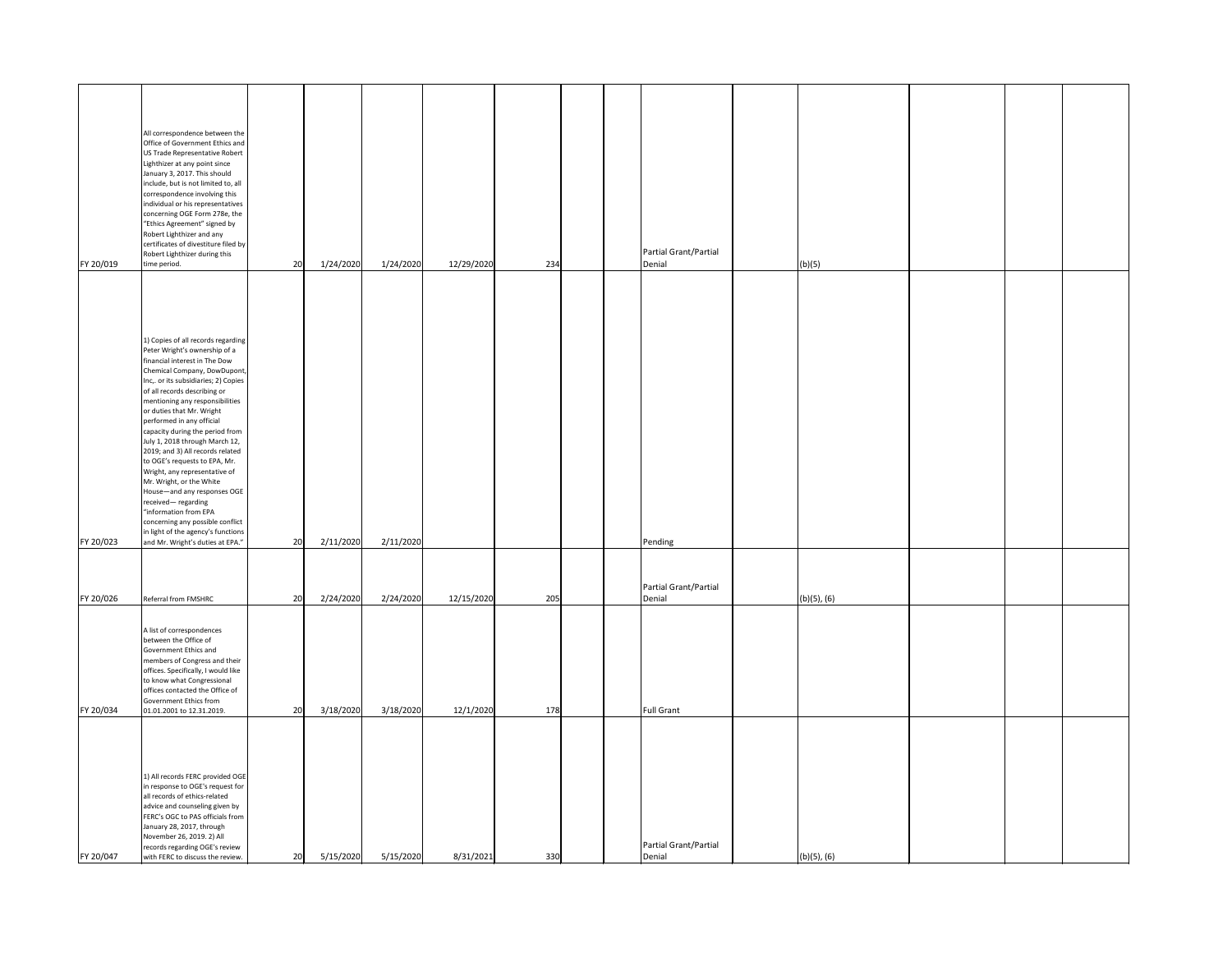| FY 20/048              | A copy of the Questions For the<br>Record (QFR) and agency QFR<br>responses to Congress<br>responding to QFRs during<br>calendar years 2017, 2018, 2019<br>and 2020 to date, for the Office<br>of Government Ethics                                                                                                                                                                                                                                                                                                                                                                                                                                                                           | 20       | 5/25/2020             | 5/25/2020             | 12/4/2020               | 133       | <b>Full Grant</b>                         |                                           |  |  |
|------------------------|-----------------------------------------------------------------------------------------------------------------------------------------------------------------------------------------------------------------------------------------------------------------------------------------------------------------------------------------------------------------------------------------------------------------------------------------------------------------------------------------------------------------------------------------------------------------------------------------------------------------------------------------------------------------------------------------------|----------|-----------------------|-----------------------|-------------------------|-----------|-------------------------------------------|-------------------------------------------|--|--|
|                        |                                                                                                                                                                                                                                                                                                                                                                                                                                                                                                                                                                                                                                                                                               |          |                       |                       |                         |           |                                           |                                           |  |  |
|                        |                                                                                                                                                                                                                                                                                                                                                                                                                                                                                                                                                                                                                                                                                               |          |                       |                       |                         |           |                                           |                                           |  |  |
|                        | 1. Copies of all records pertaining to<br>any formal or informal<br>communication regarding, or<br>consideration of, the possibility of<br>OGE granting a Certificate of<br>Divestiture for Mr. Short at any time<br>on or after March 11, 2019, including<br>but not limited to any official request<br>for a Certificate of Divestiture.<br>2. Copies of all records that mention,<br>discuss or contain information<br>regarding Mr. Short and copies of all<br>records of communications between<br>OGE and the Office of the Vice<br>President. This request is limited to<br>records created, expanded or<br>modified during the period between<br>April 23, 2020 and the date on which |          |                       |                       |                         |           |                                           |                                           |  |  |
|                        | search for responsive records is<br>completed, inclusive of the beginning<br>and ending dates. (OGE may exclude<br>records pertaining to a financial<br>disclosure report of any individual<br>other than Mr. Short, provided that<br>the record does not also pertain to<br>Mr. Short as a subject of the                                                                                                                                                                                                                                                                                                                                                                                    |          |                       |                       |                         |           | Partial Grant/Partial                     |                                           |  |  |
| FY 20/052<br>FY 20/054 | communication.)<br>A copy of emails at OGE<br>regarding or discussing the<br>delays in submission and<br>completion of the President's<br>Annual Financial Disclosure.<br>Time frame for this request is<br>between July 1, 2020 and July 8,<br>2020.                                                                                                                                                                                                                                                                                                                                                                                                                                         | 20<br>20 | 6/16/2020<br>7/9/2020 | 6/16/2020<br>7/9/2020 | 4/23/2021<br>10/28/2020 | 217<br>77 | Denial<br>Partial Grant/Partial<br>Denial | $(b)(3)$ , $(5)$ , $(6)$<br>(b)(5),(b)(6) |  |  |
| FY 20/056              | Copies of all correspondence<br>pertaining to President Trump's<br>annual personal financial report,<br>from March 1, 2020 - present                                                                                                                                                                                                                                                                                                                                                                                                                                                                                                                                                          | 20       | 7/10/2020             | 7/10/2020             | 10/28/2020              | 76        | Partial Grant/Partial<br>Denial           | (b)(5),(b)(6)                             |  |  |
| FY 20/057              | Copies of emails, memos and<br>other documents at OGE<br>between May 10, 2020 and the<br>present time regarding the<br>submission and completion of<br>the president's annual financial<br>disclosure.                                                                                                                                                                                                                                                                                                                                                                                                                                                                                        | 20       | 7/10/2020             | 7/10/2020             | 10/28/2020              | 76        | Partial Grant/Partial<br>Denial           | (b)(5),(b)(6)                             |  |  |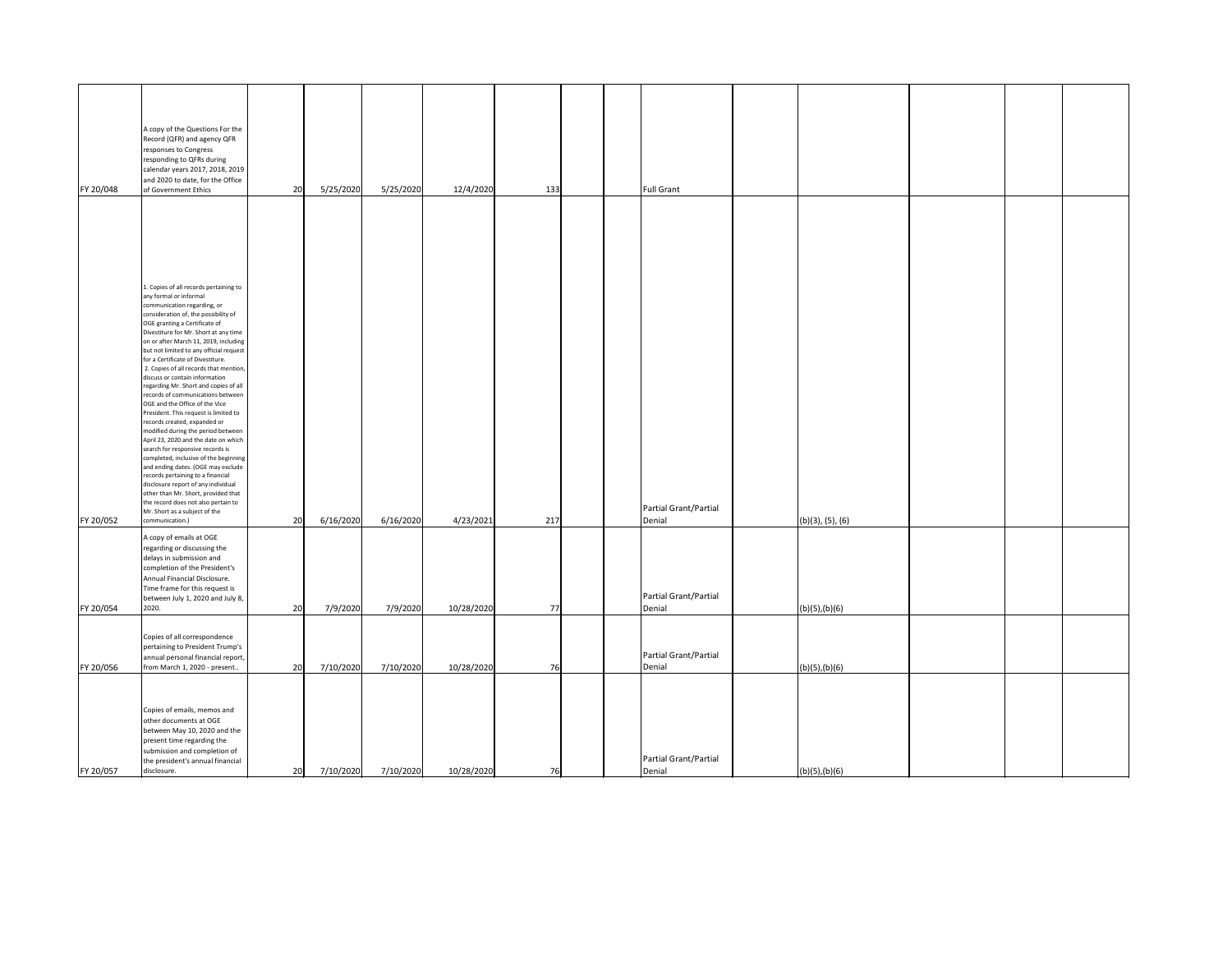|           | A copy of all emails in the<br>enterprise email system or<br>computer systems of OGE<br>marked TO and/or FROM and/or<br>CC, for each of the following<br>individuals at the Office of<br>Government Ethics: Seth Jaffe<br>Monica Ashar Rachel Dowell<br>Leigh Francis Patrick Lightfoot<br>Elaine Newton Jim Robertson<br><b>Emory Rounds Vincent Salamone</b><br>and Kimberly Sikora Panza.<br>Request is limited to emails that<br>include the word TRUMP and<br>emails during the time frame: |    |           |           |            |     |  | Partial Grant/Partial            |                          |  |  |
|-----------|--------------------------------------------------------------------------------------------------------------------------------------------------------------------------------------------------------------------------------------------------------------------------------------------------------------------------------------------------------------------------------------------------------------------------------------------------------------------------------------------------|----|-----------|-----------|------------|-----|--|----------------------------------|--------------------------|--|--|
| FY 20/058 | April 1, 2020 to July 11, 2020.                                                                                                                                                                                                                                                                                                                                                                                                                                                                  | 20 | 7/13/2020 | 7/13/2020 | 7/13/2021  | 256 |  | Denial                           | $(b)(5)$ , $(6)$         |  |  |
| FY 20/060 | A copy of any agreement<br>establishing or related to the<br>MRP Legal Expense Trust Fund, a<br>legal expense fund created by<br>James D. Atterholt for Vice<br>President Mike Pence, the sole<br>beneficiary. And copies of all<br>communications related to the<br>MRP Legal Expense Trust Fund<br>and/or James Atterholt. This<br>request includes, but is not<br>limited to, email<br>communications between OGE<br>and Mr. Atterholt or his<br>representatives.                             | 20 | 7/15/2020 | 7/15/2020 | 4/23/2021  | 197 |  | Partial Grant/ Partial<br>Denial | $(b)(3)$ , $(5)$ , $(6)$ |  |  |
| FY 20/061 | A copy of each email<br>containing the word GOYA<br>found in email accounts of<br>individuals within 1) Office of<br>the Director and/or 2) Ethics<br>Law and Policy Branch, from<br>an electronic search of<br>emails, between July 12 and<br>the present.                                                                                                                                                                                                                                      | 20 | 7/15/2020 | 7/15/2020 | 12/29/2020 | 114 |  | Partial Grant/Partial<br>Denial  | $(b)(5)$ , $(6)$         |  |  |
| FY 20/062 | A copy of all communications<br>between OGE and the White<br>House regarding the<br>endorsement of Goya<br>products by White House<br>employees, during the time<br>period July 10, 2020 to the<br>present.                                                                                                                                                                                                                                                                                      | 20 | 7/17/2020 | 7/17/2020 | 12/29/2020 | 112 |  | Partial Grant/Partial<br>Denial  | $(b)(5)$ , $(6)$         |  |  |
| FY 20/064 | A list of correspondences<br>between the Office of<br>Government Ethics and<br>members of Congress and<br>their offices. The time frame<br>of this request is January 1,<br>2019 to the present.                                                                                                                                                                                                                                                                                                 | 20 | 7/27/2020 | 7/27/2020 | 1/7/20221  | 113 |  | <b>Full Grant</b>                |                          |  |  |
| FY 20/065 | A copy of the OGE Twitter<br>Clearance Process/Policy and<br>the Social Media Clearance<br>Process/Policy for posting<br>content on the agency's<br>Twitter or other Social Media<br>accounts.                                                                                                                                                                                                                                                                                                   | 20 | 7/28/2020 | 7/28/2020 | 1/26/2021  | 125 |  | <b>Full Grant</b>                |                          |  |  |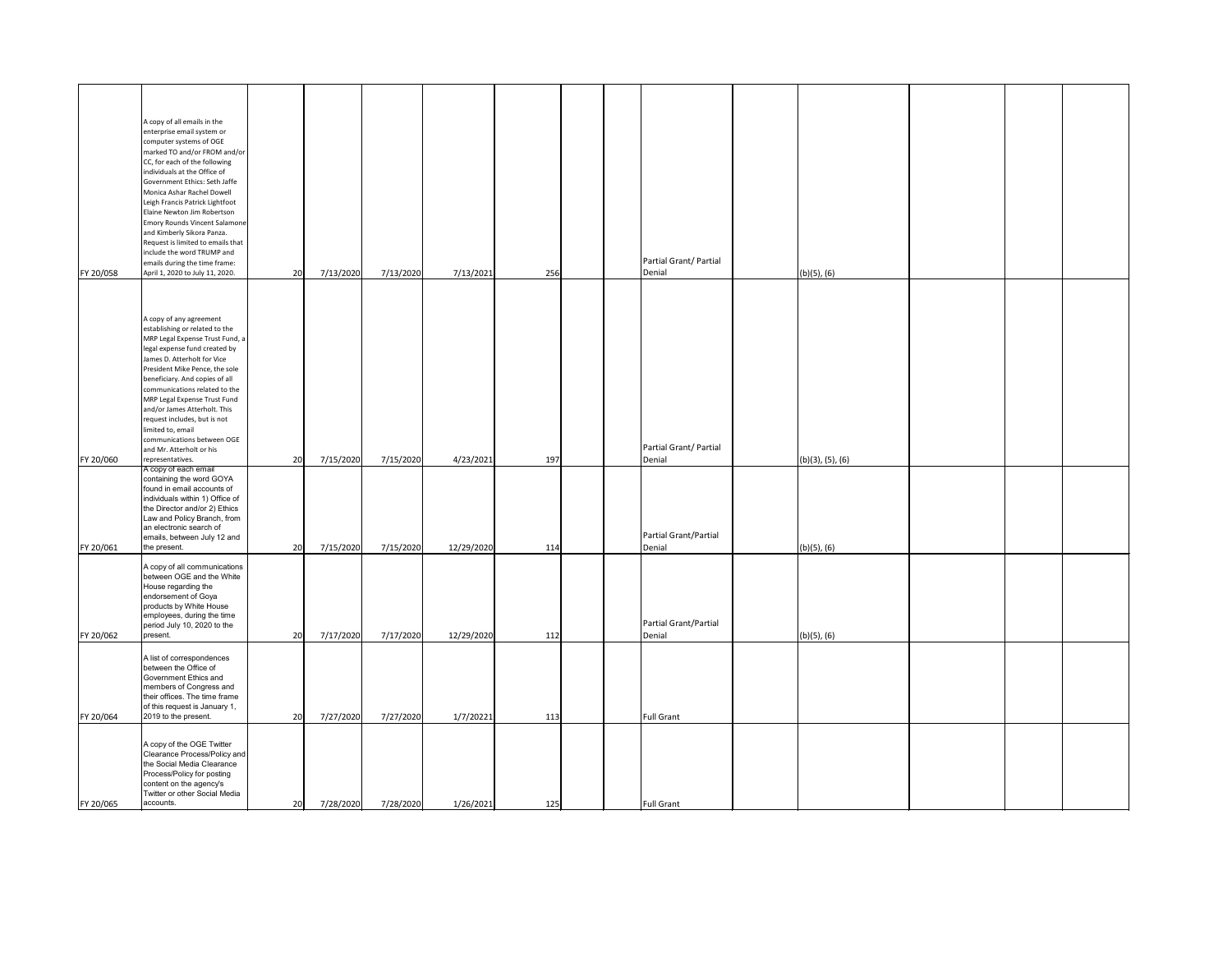| FY 20/067 | 1) all communications<br>between OGE and the White<br>House, President Trump,<br>and/or President Trump's<br>personal lawyers such as<br>Sheri Dillon regarding Rudy<br>Giuliani.<br>2) all records related to Rudy<br>Giuliani's pro bono legal<br>services for President Trump.<br>3) all communications<br>between OGE and the White<br>House, President Trump,<br>and/or President Trump's<br>personal lawyers such as<br>Sheri Dillon regarding<br>President Trump's resort in<br>Aberdeen, Scotland, Trump<br>International Golf Club<br>Scotland Limited, or Trump<br>International Golf Links-<br>Scotland.<br>4) all records related to a<br>personal loan from President<br>Trump to his resort in<br>Aberdeen, Scotland, Trump<br>International Golf Club<br>Scotland Limited, or Trump<br>International Golf Links-<br>Scotland. | 20 | 8/5/2020  | 8/5/2020  | 1/13/2021  | 110 | Partial Grant/Partial<br>Denial  |                                        | $(b)(3)$ , $(5)$ , $(6)$ |  |  |
|-----------|----------------------------------------------------------------------------------------------------------------------------------------------------------------------------------------------------------------------------------------------------------------------------------------------------------------------------------------------------------------------------------------------------------------------------------------------------------------------------------------------------------------------------------------------------------------------------------------------------------------------------------------------------------------------------------------------------------------------------------------------------------------------------------------------------------------------------------------------|----|-----------|-----------|------------|-----|----------------------------------|----------------------------------------|--------------------------|--|--|
|           |                                                                                                                                                                                                                                                                                                                                                                                                                                                                                                                                                                                                                                                                                                                                                                                                                                              |    |           |           |            |     |                                  |                                        |                          |  |  |
| FY 20/068 | records related to SORN<br>OGE/GOVT-1 and<br>OGE/GOVT-2                                                                                                                                                                                                                                                                                                                                                                                                                                                                                                                                                                                                                                                                                                                                                                                      | 20 | 8/4/2020  | 8/4/2020  | 11/23/2020 | 76  | Full Denial For Other<br>Reasons | Records Not<br>Reasonably<br>Described |                          |  |  |
| FY 20/072 | copies of Mr. DeJoy's financial<br>disclosures, ethics agreements,<br>recusal agreements,<br>correspondence with ethics<br>officials about his financial<br>interests, and any related<br>documents                                                                                                                                                                                                                                                                                                                                                                                                                                                                                                                                                                                                                                          | 20 | 8/19/2020 | 8/19/2020 |            |     | Pending                          |                                        |                          |  |  |
| FY 20/073 | Logs of all freedom of<br>information act requests<br>made to OGE from January<br>2018 to July 2020.                                                                                                                                                                                                                                                                                                                                                                                                                                                                                                                                                                                                                                                                                                                                         | 20 | 8/20/2020 | 8/20/2020 | 2/1/2021   | 112 | <b>Full Grant</b>                |                                        |                          |  |  |
| FY 20/074 | All OGE records about Mike<br>Pompeo's convension speech,<br>including emails, memos, letters,<br>congressional inquiries,<br>complaints or other documents<br>or records. Also, a copy of each<br>OGE guidance that includes<br>discussion of participation by<br>federal officials in national<br>political party conventions                                                                                                                                                                                                                                                                                                                                                                                                                                                                                                              | 20 | 8/26/2020 | 8/26/2020 | 11/2/2020  | 46  | Partial Grant/Partial<br>Denial  |                                        | (b)(5),(b)(6)            |  |  |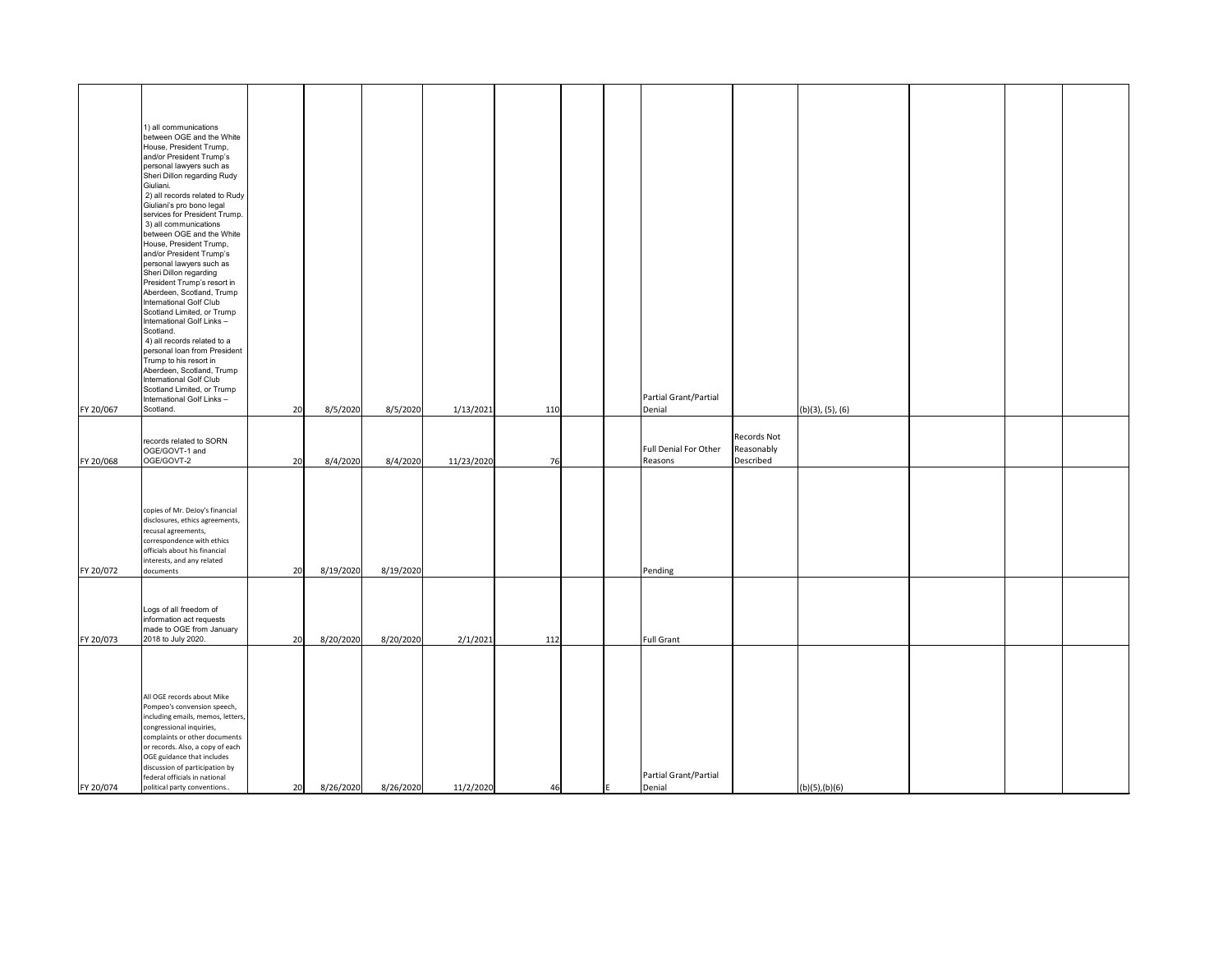| FY 20/075 | All OGE records about Mike<br>Pompeo's convension speech,<br>including emails, memos, letters,<br>congressional inquiries,<br>complaints or other documents<br>or records. Also, a copy of each<br>OGE guidance that includes<br>discussion of participation by<br>federal officials in national<br>political party conventions                                                                            | 20 | 8/26/2020 | 8/26/2020 | 11/2/2020  | 46  |  | Partial Grant/Partial<br>Denial | (b)(5),(b)(6) |  |
|-----------|------------------------------------------------------------------------------------------------------------------------------------------------------------------------------------------------------------------------------------------------------------------------------------------------------------------------------------------------------------------------------------------------------------|----|-----------|-----------|------------|-----|--|---------------------------------|---------------|--|
| FY 20/076 | Copies of all emails, memos,<br>letters, congressional inquiries,<br>complaints or other documents<br>or records related to Pompeo's<br>convension speech and the State<br>Department's policies and<br>federal law. Also, a copy of each<br>OGE guidance that includes<br>discussion of participation by<br>federal officials in national<br>political party conventions. You<br>may omit news clippings. | 20 | 8/26/2020 | 8/26/2020 | 11/2/2020  | 46  |  | Partial Grant/Partial<br>Denial | (b)(5),(b)(6) |  |
| FY 20/077 | All Office of Government Ethics<br>records about this speech,<br>including emails, memos, letters,<br>congressional inquiries,<br>complaints or other documents<br>or records. Also, a copy of any<br>OGE guidance that includes<br>discussion of participation by<br>federal officials in national<br>political party conventions.                                                                        | 20 | 8/27/2020 | 8/27/2020 | 11/2/2020  | 45  |  | Partial Grant/Partial<br>Denial | (b)(5),(b)(6) |  |
| FY 20/078 | A copy of all emails (TO, FROM,<br>CC, etc.) that include the phrase<br>"Hatch Act" in the email<br>accounts of the following<br>individuals at USOGE: Mr.<br>Rounds, Ms. Finlayson, Mr. Apol,<br>and Mr. Christopher. Search is<br>limited to emails dated between<br>August 25th and August 27,<br>2020.                                                                                                 | 20 | 8/27/2020 | 8/27/2020 | 10/23/2020 | 39  |  | Partial Grant/Partial<br>Denial | (b)(5),(b)(6) |  |
| FY 20/084 | A copy of the official daily<br>calendar for 1) the OGE Director<br>and for 2) the OGE Deputy<br>Director, covering the time<br>period January 1, 2020 to the<br>present.                                                                                                                                                                                                                                  | 20 | 9/25/2020 | 9/25/2020 | 8/18/2021  | 229 |  | Partial Grant/Partial<br>Denial | (b)(5),(6)    |  |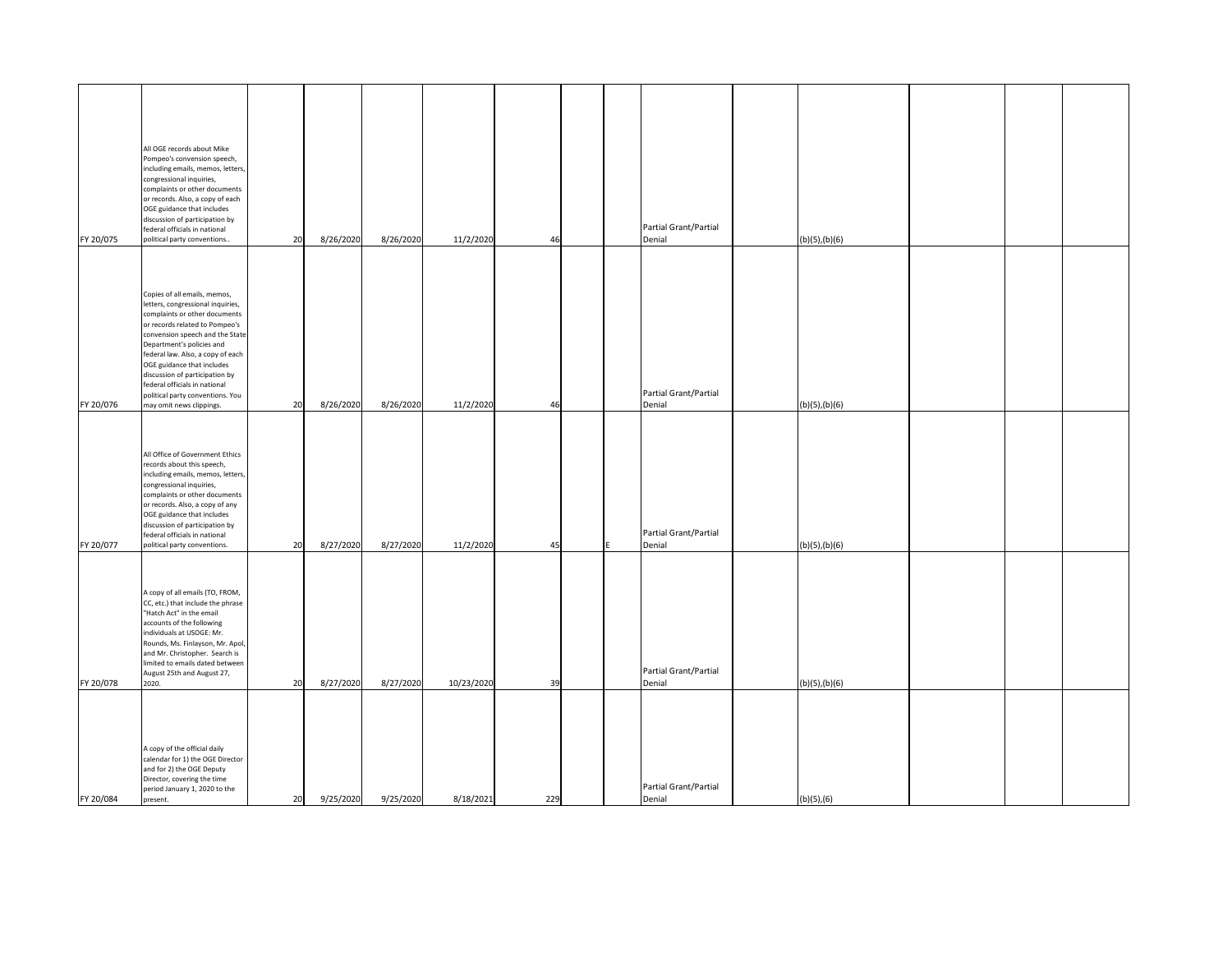| FY 21/001              | A copy of any/all<br>correspondence, including paper<br>and electronic correspondence,<br>with Congressman Markwayne<br>Mullin/his staff and the response<br>to the correspondence from the<br>Office of Government Ethics and<br>its staff from January 2013<br>through present                                                                                                                                                                               | 20 | 10/5/2020               | 10/5/2020  | 1/5/2021   | 62  |  | Full Denial For Other<br>Reasons | No Records |  |  |
|------------------------|----------------------------------------------------------------------------------------------------------------------------------------------------------------------------------------------------------------------------------------------------------------------------------------------------------------------------------------------------------------------------------------------------------------------------------------------------------------|----|-------------------------|------------|------------|-----|--|----------------------------------|------------|--|--|
|                        | On 10/28/2020 requester<br>limited the request to "records,<br>including [internal OGE] emails,<br>identifying any policies,<br>procedures, training materials,<br>or communications concerning<br>the capture, preservation, and<br>management of records from<br>the virtual communication<br>platform(s) used by the U.S.<br>Office of Government Ethics.<br>Date range remains the same:<br>October 1, 2019 through date of<br>request [October 8, 2020]." | 20 |                         | 10/8/2020  | 9/13/2021  | 238 |  | <b>Full Grant</b>                |            |  |  |
| FY 21/002<br>FY 21/003 | Any documents filed with OGE<br>by or related to White House<br>Advisor Scott Atlas, a member of<br>the White House Coronavirus<br>Task Force, including but not<br>limited to financial disclosures,<br>ethics pledge waivers, and ethics<br>agreements.                                                                                                                                                                                                      | 20 | 10/8/2020<br>10/19/2020 | 10/19/2020 | 11/17/2020 | 20  |  | Full Denial For Other<br>Reasons | No Records |  |  |
| FY 21/004              | Log of all Freedom of<br>Information Act Requests<br>received at the Office of<br>Government Ethics from January<br>3rd, 2019, to August 31st, 2020.                                                                                                                                                                                                                                                                                                           | 20 | 10/20/2020              | 10/20/2020 | 1/29/2021  | 70  |  | <b>Full Grant</b>                |            |  |  |
| FY 21/005              | A copy of each OGE agency<br><b>Ethics Program Review</b><br>conducted in calendar years<br>2018, 2019 and 2020 that was<br>NOT published on the OGE<br>public website.                                                                                                                                                                                                                                                                                        | 20 | 10/21/2020              | 10/21/2020 | 10/26/2020 | 3   |  | Full Denial For Other<br>Reasons | No Records |  |  |
| FY 21/006              | OMB consultation                                                                                                                                                                                                                                                                                                                                                                                                                                               |    | 20 10/232020            | 10/23/2020 | 10/29/2020 |     |  | <b>Full Grant</b>                |            |  |  |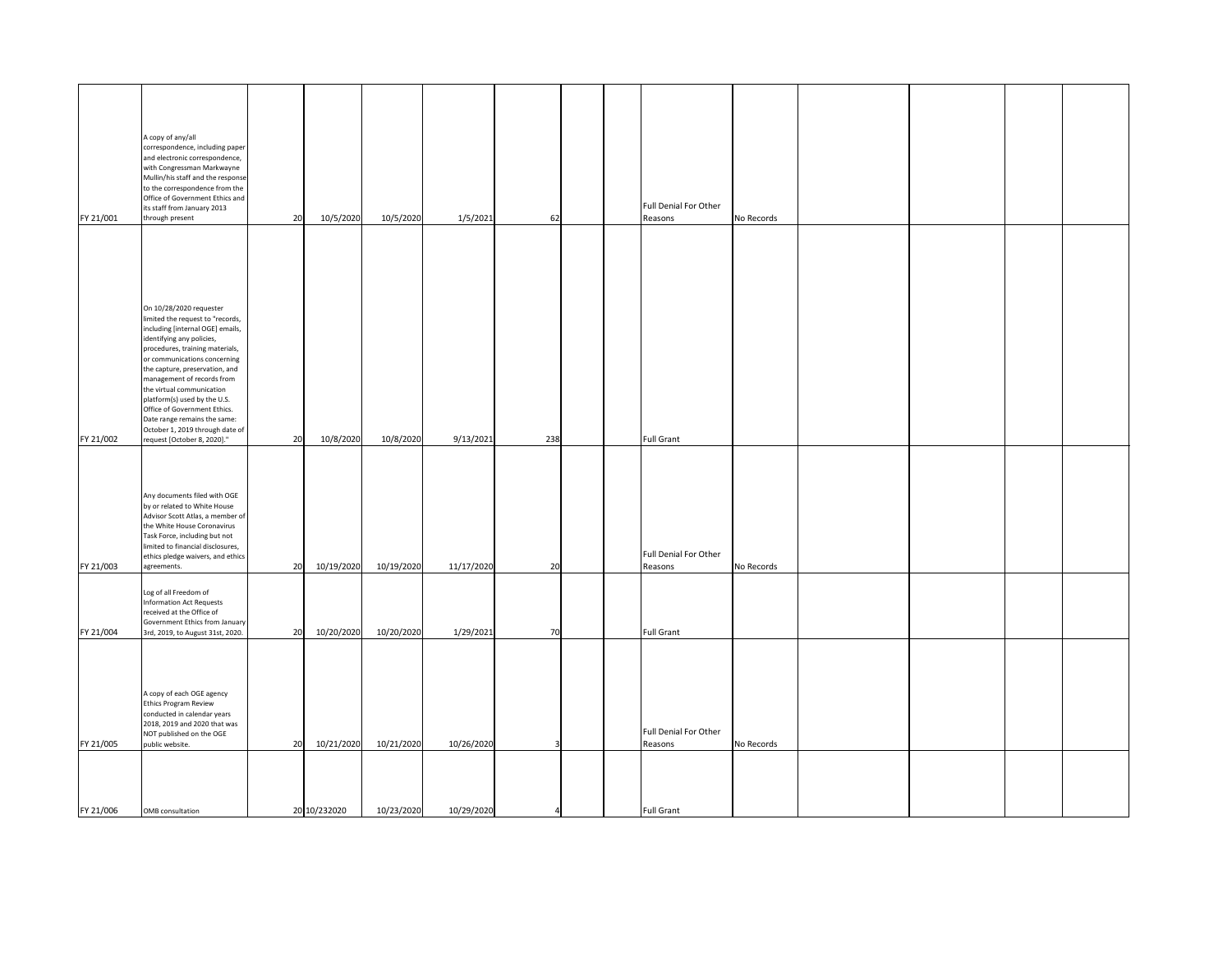| FY 21/007 | Consultation from EPA                                                     | 20 | 11/3/2020  | 11/3/2020  | 11/9/2020  |     |  | <b>Full Grant</b>     |            |                          |  |  |
|-----------|---------------------------------------------------------------------------|----|------------|------------|------------|-----|--|-----------------------|------------|--------------------------|--|--|
|           |                                                                           |    |            |            |            |     |  |                       |            |                          |  |  |
|           |                                                                           |    |            |            |            |     |  |                       |            |                          |  |  |
|           | A copy of each Hatch Act                                                  |    |            |            |            |     |  |                       |            |                          |  |  |
|           | warning letter issued from OGE<br>during the timeframe January 1,         |    |            |            |            |     |  |                       |            |                          |  |  |
|           | 2012 through December 31,                                                 |    |            |            |            |     |  | Full Denial For Other | Request    |                          |  |  |
| FY 21/008 | 2016.                                                                     | 20 | 11/12/2020 | 11/12/2020 | 11/13/2020 |     |  | Reasons               | Withdrawn  |                          |  |  |
|           |                                                                           |    |            |            |            |     |  |                       |            |                          |  |  |
|           |                                                                           |    |            |            |            |     |  | Partial Grant/Partial |            |                          |  |  |
| FY 21/009 | Referral from Ex-Im Bank                                                  | 20 | 11/16/2020 | 11/16/2020 | 12/4/2020  | 13  |  | Denial                |            | $(b)(3)$ , $(5)$ , $(6)$ |  |  |
|           |                                                                           |    |            |            |            |     |  |                       |            |                          |  |  |
|           |                                                                           |    |            |            |            |     |  |                       |            |                          |  |  |
|           |                                                                           |    |            |            |            |     |  |                       |            |                          |  |  |
|           |                                                                           |    |            |            |            |     |  |                       |            |                          |  |  |
|           | Documents relating to Hunter Biden<br>and pertaining to any relationship, |    |            |            |            |     |  |                       |            |                          |  |  |
|           | communication, gift(s), and/or<br>remuneration in any form with, to or    |    |            |            |            |     |  |                       |            |                          |  |  |
|           | from any individual or entity                                             |    |            |            |            |     |  |                       |            |                          |  |  |
|           | (government agency or otherwise)<br>from the countries of China, Russia,  |    |            |            |            |     |  |                       |            |                          |  |  |
|           | and/or Ukraine.                                                           |    |            |            |            |     |  |                       |            |                          |  |  |
|           | Documents relating to James Biden<br>and pertaining to any relationship,  |    |            |            |            |     |  |                       |            |                          |  |  |
|           | communication, gift(s), and/or<br>remuneration in any form with, to or    |    |            |            |            |     |  |                       |            |                          |  |  |
|           | from any individual or entity                                             |    |            |            |            |     |  |                       |            |                          |  |  |
|           | (government agency or otherwise)<br>from the countries of China, Russia,  |    |            |            |            |     |  | Full Denial For Other |            |                          |  |  |
| FY 21/010 | and/or Ukraine.                                                           | 20 | 11/19/2020 | 11/19/2020 | 11/20/2020 |     |  | Reasons               | No Records |                          |  |  |
|           |                                                                           |    |            |            |            |     |  |                       |            |                          |  |  |
|           | Copies of OGE's FOIA logs from 1-                                         |    |            |            |            |     |  |                       |            |                          |  |  |
| FY 21/011 | 1-2019 to 12-31-2019.                                                     | 20 | 11/30/2020 | 11/30/2020 | 1/29/2021  | 43  |  | <b>Full Grant</b>     |            |                          |  |  |
|           |                                                                           |    |            |            |            |     |  |                       |            |                          |  |  |
|           |                                                                           |    |            |            |            |     |  |                       |            |                          |  |  |
|           |                                                                           |    |            |            |            |     |  |                       |            |                          |  |  |
|           |                                                                           |    |            |            |            |     |  |                       |            |                          |  |  |
|           | A copy of each AIMS resolved<br>interaction page that is within           |    |            |            |            |     |  |                       |            |                          |  |  |
|           | the source category "Non-                                                 |    |            |            |            |     |  |                       |            |                          |  |  |
|           | Agency." This request is limited<br>to records during the timeframe       |    |            |            |            |     |  |                       |            |                          |  |  |
|           | January 1, 2020 through the                                               |    |            |            |            |     |  | Partial Grant/Partial |            |                          |  |  |
| FY 21/012 | date this request is processed.                                           | 20 | 12/21/2020 | 12/21/2020 | 7/23/2021  | 153 |  | Denial                |            | (b)(5),(6)               |  |  |
|           |                                                                           |    |            |            |            |     |  |                       |            |                          |  |  |
|           | A copy or printout of the                                                 |    |            |            |            |     |  |                       |            |                          |  |  |
|           | YouTube Creator's Page for the<br>Office of Government Ethics,            |    |            |            |            |     |  |                       |            |                          |  |  |
|           | which shows nonpublic videos                                              |    |            |            |            |     |  |                       |            |                          |  |  |
| FY 21/013 | on the agency's YouTube<br>account.                                       | 20 | 12/21/2020 | 12/21/2020 | 2/11/2021  | 37  |  | <b>Full Grant</b>     |            |                          |  |  |
|           |                                                                           |    |            |            |            |     |  |                       |            |                          |  |  |
|           |                                                                           |    |            |            |            |     |  |                       |            |                          |  |  |
|           |                                                                           |    |            |            |            |     |  |                       |            |                          |  |  |
|           |                                                                           |    |            |            |            |     |  |                       |            |                          |  |  |
|           | A digital/electronic copy of the                                          |    |            |            |            |     |  |                       |            |                          |  |  |
|           | transition briefing document(s)                                           |    |            |            |            |     |  |                       |            |                          |  |  |
|           | (late 2020) prepared by OGE for<br>the incoming Biden                     |    |            |            |            |     |  | Partial Grant/Partial |            |                          |  |  |
| FY 21/014 | Administration.                                                           | 20 | 1/1/2021   | 1/1/2021   | 4/2/2021   | 65  |  | Denial                |            | (b)(5)                   |  |  |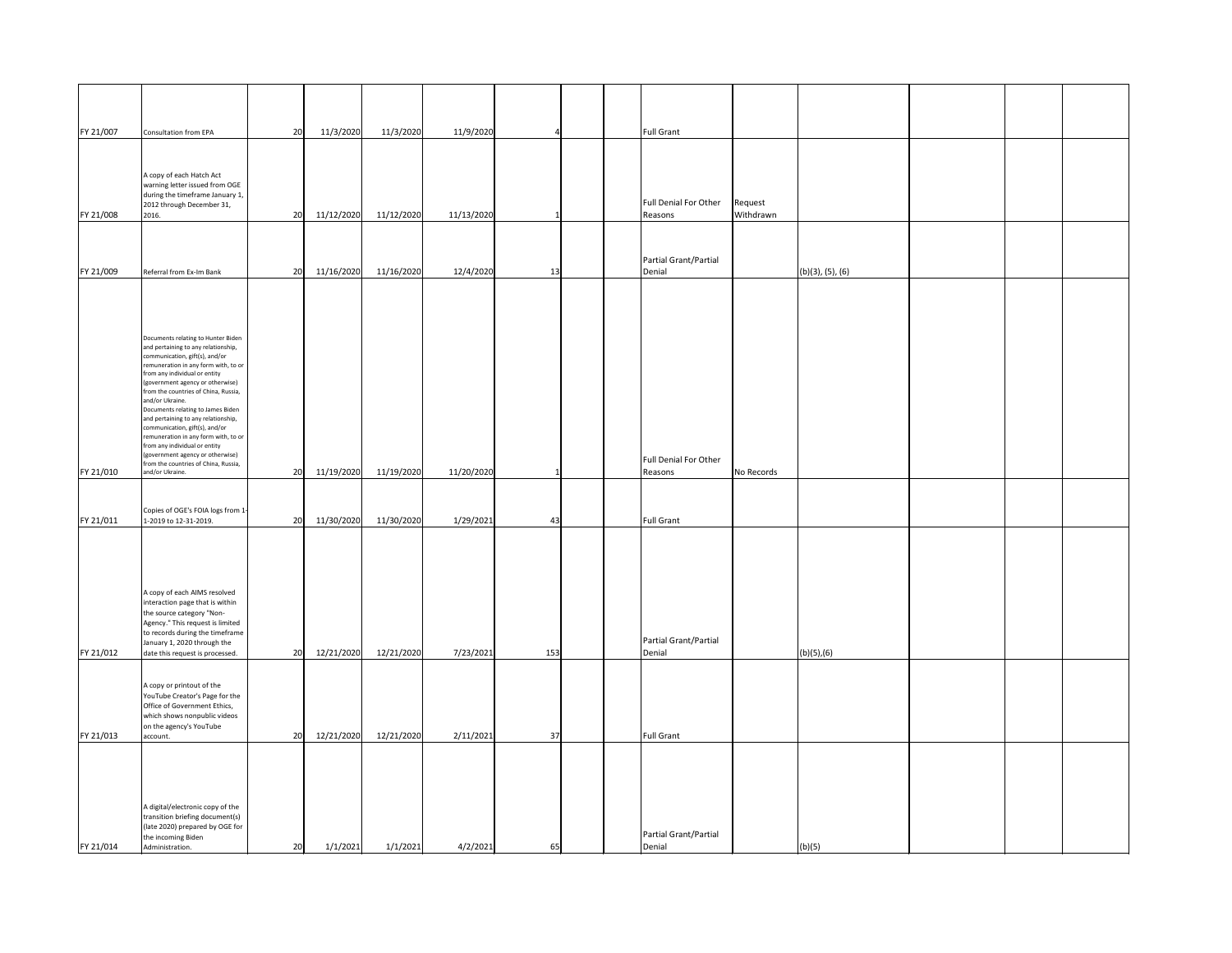| FY 21/015 | All emails, memos or notes at<br>the Office of Government Ethics<br>in January 2021 regarding<br>President Trump's Revocation of<br>Executive Order 13770, releasing<br>individuals from ethics<br>requirements as of January 20,<br>2021.                                                                                                                                                                                                                 | 20 | 1/21/2021 | 1/21/2021 | 3/29/2021 | 47 |  | Partial Grant/Partial<br>Denial  |                      | $(b)(5)$ , $(6)$ |  |  |
|-----------|------------------------------------------------------------------------------------------------------------------------------------------------------------------------------------------------------------------------------------------------------------------------------------------------------------------------------------------------------------------------------------------------------------------------------------------------------------|----|-----------|-----------|-----------|----|--|----------------------------------|----------------------|------------------|--|--|
| FY 21/016 | All emails, memos or notes at<br>the Office of Government Ethics<br>in January 2021 regarding<br>President Trump's Revocation of<br>Executive Order 13770, releasing<br>individuals from ethics<br>requirements as of January 20,<br>2021.                                                                                                                                                                                                                 | 20 | 1/21/2021 | 1/21/2021 | 3/29/2021 | 47 |  | Partial Grant/Partial<br>Denial  |                      | $(b)(5)$ , $(6)$ |  |  |
| FY 21/017 | Copies of FOIA requests, OGE<br>FOIA FY 17/150, and OGE FOIA<br>FY 17/151 (as clarified).                                                                                                                                                                                                                                                                                                                                                                  | 20 | 1/21/2021 | 1/21/2021 | 2/10/2021 | 14 |  | Partial Grant/Partial<br>Denial  |                      | (b)(6)           |  |  |
| FY 21/018 | 1) a copy of any documents<br>signed by the current United<br>States Secretary of Defense,<br>Lloyd J. Austin, pledging for him<br>and/or his subordinates to<br>comply with ethical standards. 2)<br>a copy of any ethical standards<br>federal employees or their<br>contractors are currently<br>required to comply with, such as<br>within United States and<br>international statutory or<br>common law, acting within<br>Constitutional constraints. | 20 | 2/1/2021  | 2/1/2021  | 2/22/2021 | 15 |  | Full Denial For Other<br>Reasons | Request<br>Withdrawn |                  |  |  |
| FY 21/019 | All letters, memos and/or email<br>correspondence, including<br>attachments to any response<br>emails, sent or received by<br>Emory A. Rounds, III, David J.<br>Apol or Dale "Chip" Christopher<br>that mention any of the named<br>individuals since November 3,<br>2020.                                                                                                                                                                                 | 20 | 2/12/2021 | 2/12/2021 | 3/17/2021 | 23 |  | <b>Full Grant</b>                |                      |                  |  |  |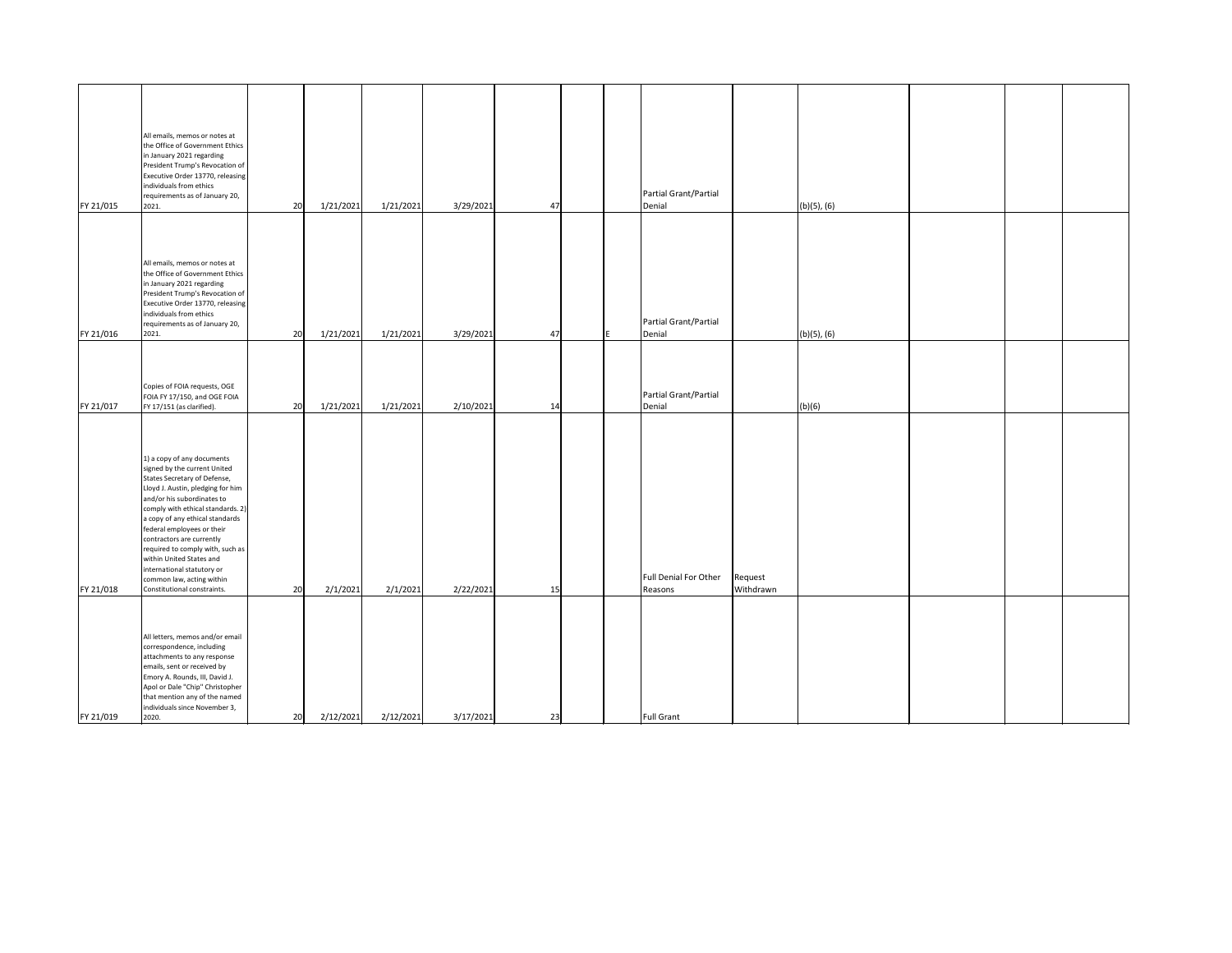|           | All questions, complaints, or<br>concerns regarding actual or |    |           |           |           |    |  |                              |              |                                  |  |
|-----------|---------------------------------------------------------------|----|-----------|-----------|-----------|----|--|------------------------------|--------------|----------------------------------|--|
|           | perceived political                                           |    |           |           |           |    |  |                              |              |                                  |  |
|           | interference, improper influence                              |    |           |           |           |    |  |                              |              |                                  |  |
|           | from political appointees, or<br>White House influence or     |    |           |           |           |    |  |                              |              |                                  |  |
|           | interference in agency hiring                                 |    |           |           |           |    |  |                              |              |                                  |  |
|           | processes for career officials                                |    |           |           |           |    |  |                              |              |                                  |  |
|           | submitted to the Office of                                    |    |           |           |           |    |  |                              |              |                                  |  |
|           | Government Ethics and<br>personnel thereof. Please            |    |           |           |           |    |  |                              |              |                                  |  |
|           | provide responsive records from                               |    |           |           |           |    |  |                              |              |                                  |  |
|           | January 20, 2017 through the                                  |    |           |           |           |    |  | Full Denial For Other        |              |                                  |  |
| FY 21/020 | date of the search.                                           | 20 | 3/1/2021  | 3/1/2021  | 4/8/2021  | 28 |  | Reasons                      | No Records   |                                  |  |
|           | All documents containing                                      |    |           |           |           |    |  |                              |              |                                  |  |
|           | information on my husband's                                   |    |           |           |           |    |  | Full Denial For Other        |              |                                  |  |
| FY 21/021 | clemency.                                                     | 20 | 3/4/2021  | 3/4/2021  | 3/9/2021  |    |  | Reasons                      | No Records   |                                  |  |
|           |                                                               |    |           |           |           |    |  |                              |              |                                  |  |
|           |                                                               |    |           |           |           |    |  |                              |              |                                  |  |
|           | Any and all documents                                         |    |           |           |           |    |  |                              |              |                                  |  |
|           | generated by the Department of<br>Justice regarding the       |    |           |           |           |    |  |                              |              |                                  |  |
|           | conversation between the                                      |    |           |           |           |    |  |                              |              |                                  |  |
|           | President Donald Trump and                                    |    |           |           |           |    |  | <b>Full Denial For Other</b> |              |                                  |  |
| FY 21/022 | Russian President Vladimir Putin.                             | 20 | 3/4/2021  | 3/4/2021  | 3/9/2021  |    |  | Reasons                      | No Records   |                                  |  |
|           |                                                               |    |           |           |           |    |  |                              |              |                                  |  |
|           |                                                               |    |           |           |           |    |  |                              |              |                                  |  |
|           |                                                               |    |           |           |           |    |  |                              |              |                                  |  |
|           |                                                               |    |           |           |           |    |  |                              |              |                                  |  |
|           |                                                               |    |           |           |           |    |  | Partial Grant/Partial        | Referred to  |                                  |  |
| FY 21/023 | Appeal of OGE FOIA FY 20-010                                  | 20 | 3/5/2021  | 3/5/2021  | 3/31/2021 | 18 |  | Denial                       | other agency | $(b)(3)$ , (4), (5), (6), (7)(A) |  |
|           |                                                               |    |           |           |           |    |  |                              |              |                                  |  |
|           |                                                               |    |           |           |           |    |  |                              |              |                                  |  |
|           | Any and all correspondence                                    |    |           |           |           |    |  |                              |              |                                  |  |
|           | between Latham G. Saddler III<br>and the U.S. Office of       |    |           |           |           |    |  |                              |              |                                  |  |
|           | Government Ethics between                                     |    |           |           |           |    |  |                              |              |                                  |  |
|           | January 1, 2017 and December                                  |    |           |           |           |    |  | <b>Full Denial For Other</b> |              |                                  |  |
| FY 21/024 | 31, 2019.                                                     | 20 | 3/26/2021 | 3/26/2021 | 3/26/2021 |    |  | Reasons                      | No Records   |                                  |  |
|           |                                                               |    |           |           |           |    |  |                              |              |                                  |  |
|           | A copy of the resume, any ethics                              |    |           |           |           |    |  |                              |              |                                  |  |
|           | agreements, and/or any                                        |    |           |           |           |    |  |                              |              |                                  |  |
|           | correspondence with Maggie<br>Thomas, Chief of Staff of the   |    |           |           |           |    |  |                              |              |                                  |  |
|           | Office of Domestic Climate                                    |    |           |           |           |    |  | Full Denial For Other        |              |                                  |  |
| FY 21/025 | Policy.                                                       | 20 | 3/26/2021 | 3/26/2021 | 3/29/2021 |    |  | Reasons                      | No Records   |                                  |  |
|           |                                                               |    |           |           |           |    |  |                              |              |                                  |  |
|           |                                                               |    |           |           |           |    |  |                              |              |                                  |  |
|           |                                                               |    |           |           |           |    |  |                              |              |                                  |  |
|           |                                                               |    |           |           |           |    |  | Full Denial For Other        |              |                                  |  |
| FY 21/026 | Case files for the mentioned<br>FOIA requests to OGE.         | 20 | 3/29/2021 | 3/29/2021 | 7/13/2021 | 76 |  |                              | Fee Related  |                                  |  |
|           |                                                               |    |           |           |           |    |  | Reasons                      |              |                                  |  |
|           |                                                               |    |           |           |           |    |  |                              |              |                                  |  |
|           |                                                               |    |           |           |           |    |  |                              |              |                                  |  |
|           | Any and all ethics advice                                     |    |           |           |           |    |  |                              |              |                                  |  |
|           | memoranda produced by the                                     |    |           |           |           |    |  |                              |              |                                  |  |
|           | Office of Government Ethics                                   |    |           |           |           |    |  | <b>Full Denial For Other</b> |              |                                  |  |
| FY 21/027 | during the stated time period.                                | 20 | 3/29/2021 | 3/29/2021 | 4/13/2021 | 11 |  | Reasons                      | Withdrawn    |                                  |  |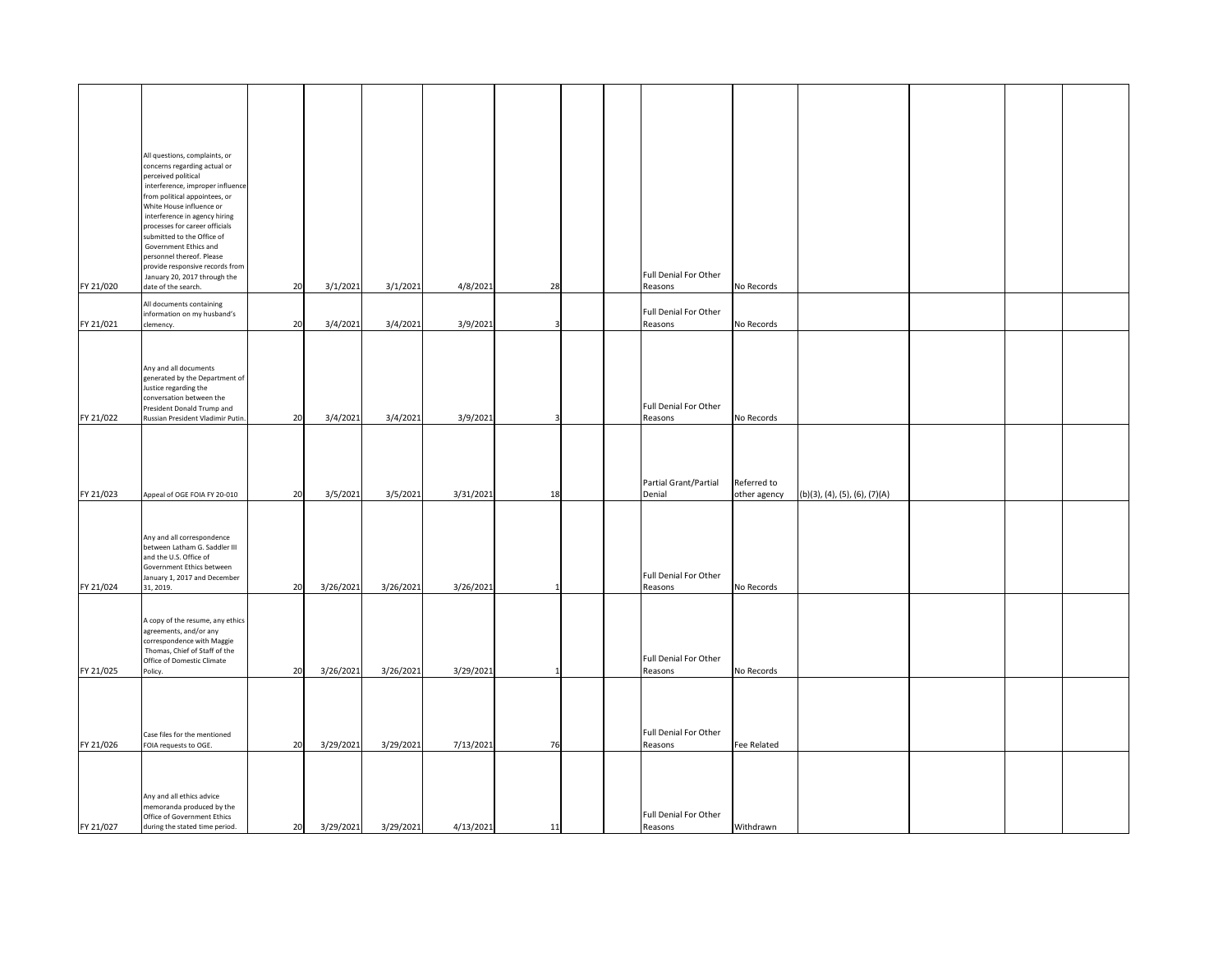|           | Any and all ethics advice<br>memoranda produced by the<br>Office of Government Ethics                                                                                                                                                                                                                                                                                                                                              |    |           |           |           |     |  | Partial Grant/Partial            |                      |                  |  |  |
|-----------|------------------------------------------------------------------------------------------------------------------------------------------------------------------------------------------------------------------------------------------------------------------------------------------------------------------------------------------------------------------------------------------------------------------------------------|----|-----------|-----------|-----------|-----|--|----------------------------------|----------------------|------------------|--|--|
| FY 21/028 | during the stated time period.                                                                                                                                                                                                                                                                                                                                                                                                     | 20 | 3/30/2021 | 3/30/2021 | 8/23/2021 | 104 |  | Denial                           |                      | (b)(3), (5), (6) |  |  |
|           | A copy of the resume, any ethics                                                                                                                                                                                                                                                                                                                                                                                                   |    |           |           |           |     |  |                                  |                      |                  |  |  |
| FY 21/029 | agreements, and/or any<br>correspondence with Paige<br>Herwig, Special Assistant to the<br>President and Senior Counsel to<br>the President.                                                                                                                                                                                                                                                                                       | 20 | 4/6/2021  | 4/6/2021  | 9/23/2021 | 122 |  | Partial Grant/Partial<br>Denial  |                      | $(b)(5)$ , $(6)$ |  |  |
|           |                                                                                                                                                                                                                                                                                                                                                                                                                                    |    |           |           |           |     |  |                                  |                      |                  |  |  |
| FY 21/030 | Consultation from usps                                                                                                                                                                                                                                                                                                                                                                                                             | 20 | 4/7/2021  | 4/7/2021  | 4/20/2021 | Q   |  | Partial Grant/Partial<br>Denial  |                      | (b)(5)           |  |  |
|           | A copy of the financial<br>disclosure, resume, ethics<br>agreements, and/or any<br>correspondence<br>with John Kerry, Special                                                                                                                                                                                                                                                                                                      |    |           |           |           |     |  |                                  |                      |                  |  |  |
| FY 21/031 | Presidential Envoy for Climate.                                                                                                                                                                                                                                                                                                                                                                                                    | 20 | 4/13/2021 | 4/13/2021 |           |     |  | Pending                          |                      |                  |  |  |
| FY 21/032 | Any and all documents<br>generated by members of OGE<br>regarding the conversation<br>between the President Donald<br>Trump and Russian President<br>Vladimir Putin.                                                                                                                                                                                                                                                               | 20 | 4/15/2021 | 4/15/2021 | 4/20/2021 | 3   |  | Full Denial For Other<br>Reasons | No Records           |                  |  |  |
| FY 21/033 | Deeds of houses, car titles,<br>exoneration papers,<br>expungement papers, pardon<br>papers, and all documents.                                                                                                                                                                                                                                                                                                                    | 20 | 4/19/2021 | 4/19/2021 | 4/19/2021 |     |  | Full Denial For Other<br>Reasons | No Records           |                  |  |  |
| FY 21/034 | Copies of all ethics opinion<br>requests and/or advisory<br>submissions to OGE from current<br>or former Government<br>employees involving GSA Lease<br>LRI04549. Copies of all OGE<br>responses to current or former<br>Government employees<br>involving GSA Lease LRI04549.<br>Copies of any written waivers or<br>exemptions granted by OGE to<br>any GSA employee, current or<br>former, involving GSA PBS Lease<br>LRI04549. | 20 | 4/23/2021 | 4/23/2021 | 4/26/2021 |     |  | Full Denial For Other<br>Reasons | Request<br>Withdrawn |                  |  |  |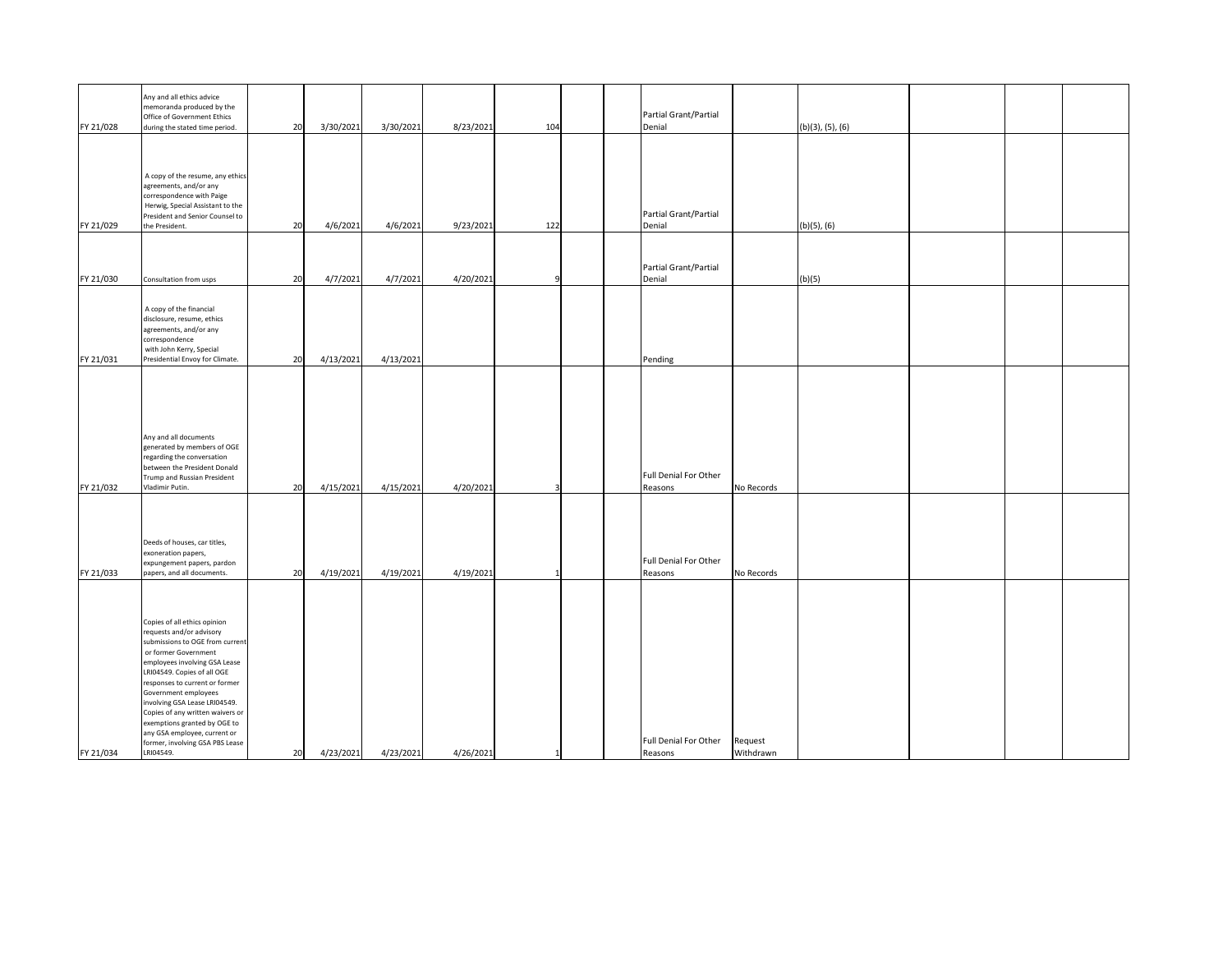| FY 21/035 | A copy of the portions marked<br>"Not a Responsive Record" in<br>each part (including the parts<br>referred to other records) of<br>Office of Government Ethics<br>FOIA Case OGE FY21/016.                                                                                                                                              | 20 | 4/23/2021 | 4/23/2021 | 5/21/2021 | 20 |  | Full Denial For Other<br>Reasons | <b>All Records</b><br>Referred |        |  |  |
|-----------|-----------------------------------------------------------------------------------------------------------------------------------------------------------------------------------------------------------------------------------------------------------------------------------------------------------------------------------------|----|-----------|-----------|-----------|----|--|----------------------------------|--------------------------------|--------|--|--|
| FY 21/036 | Any completed OGE 450 forms<br>for Tala Henry, the Deputy<br>Director of the Office of<br>Pollution Prevention & Toxics at<br>the Environmental Protection<br>Agency, dated between July 1,<br>2009 and April 9, 2021.                                                                                                                  | 20 | 4/27/2021 | 4/27/2021 | 4/27/2021 |    |  | Full Denial For Other<br>Reasons | Request<br>Withdrawn           |        |  |  |
| FY 21/037 | All records, emails, attachments,<br>data, training manuals, and<br>presentations that were sent to<br>or received from John Kerry that<br>mention the terms: "OGE"<br>"Public Financial Disclosure"<br>"Government Ethics" "Special<br>Presidential Envoy for Climate"<br>"Disclosure" "Wealth" or<br>"Finances."                      | 20 | 5/4/2021  | 5/4/2021  |           |    |  | Pending                          |                                |        |  |  |
| FY 21/038 | All records of communication<br>[between] OGE and John Kerry<br>that mention the terms: "OGE"<br>"Public Financial Disclosure"<br>"Government Ethics" "Special<br>Presidential Envoy for Climate"<br>"Disclosure" "Wealth" "Finances"<br>"Private plane" "Travel logs"<br>"Travel" "Expenses" "Stipend" or<br>"Reimbursement."          | 20 | 5/4/2021  | 5/4/2021  |           |    |  | Pending                          |                                |        |  |  |
| FY 21/039 | All records reflecting<br>communications between (a) the<br>OGE officials listed below or<br>anyone communicating on their<br>behalf such as a Chief of Staff,<br>scheduler, or assistant and (b)<br>the DOT officials listed below or<br>anyone communicating on their<br>behalf such as a Chief of Staff,<br>scheduler, or assistant. | 20 | 5/11/2021 | 5/11/2021 | 8/23/2021 | 74 |  | Partial Grant/Partial<br>Denial  |                                | (b)(6) |  |  |
| FY 21/040 | Referral from HHS OIG.                                                                                                                                                                                                                                                                                                                  | 20 | 5/11/2021 | 5/11/2021 | 5/21/2021 | 8  |  | <b>Full Grant</b>                |                                |        |  |  |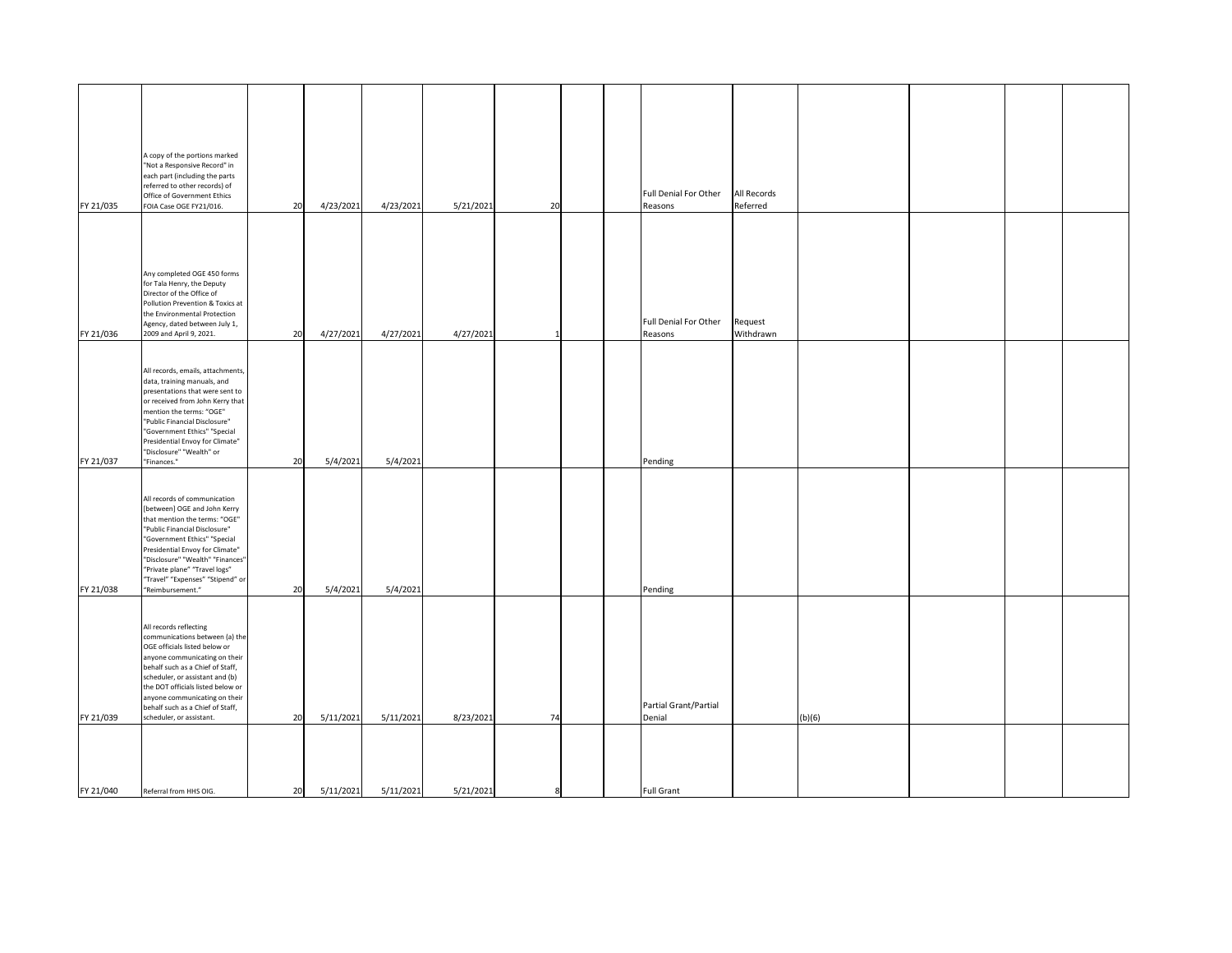| FY 21/041 | An electronic copy of any<br>records that indicate<br>membership on an interview or<br>hiring committee that hired,<br>since January 1, 2017,<br>individuals into a non-political<br>position at the Agency as an<br>attorney or economist at the GS-<br>13 level or higher. For purposes<br>of this request, please consider<br>any employee in a PAS position,<br>a presidentially appointed<br>position, a non-career SES<br>position, a Schedule C position,<br>or any administratively-<br>determined position to be a<br>"political appointee," and thus<br>outside the scope of<br>this request. All other employees<br>who meet the above criteria<br>should be included in this<br>request. | 20 | 5/12/2021 | 5/12/2021 | 9/29/2021 | 100 |  | <b>Full Grant</b>                |            |  |
|-----------|------------------------------------------------------------------------------------------------------------------------------------------------------------------------------------------------------------------------------------------------------------------------------------------------------------------------------------------------------------------------------------------------------------------------------------------------------------------------------------------------------------------------------------------------------------------------------------------------------------------------------------------------------------------------------------------------------|----|-----------|-----------|-----------|-----|--|----------------------------------|------------|--|
| FY 21/042 | The following information for all<br>entries from all agency<br>transmissions to the Office of<br>Personnel Management for<br>inclusion in the Enterprise<br>Human Resources Integration<br>(EHRI) warehouse completed<br>between January 1, 2017 and<br>the date on which this request is<br>fulfilled.                                                                                                                                                                                                                                                                                                                                                                                             | 20 | 5/12/2021 | 5/12/2021 |           |     |  |                                  |            |  |
| FY 21/043 | All U.S. Government Records<br>concerning the Marsala Ship<br>Discovered in Italy in 1969. As<br>well as all U.S. Government<br>Records concerning Punics, Punic<br>Society, Gades, Cadiz, Gibraltar.                                                                                                                                                                                                                                                                                                                                                                                                                                                                                                | 20 | 5/14/2021 | 5/14/2021 | 5/20/2021 |     |  | Full Denial For Other<br>Reasons | No Records |  |
| FY 21/044 | A copy of a complaint related to<br>an incident.                                                                                                                                                                                                                                                                                                                                                                                                                                                                                                                                                                                                                                                     | 20 | 5/19/2021 | 5/19/2021 | 5/20/2021 |     |  | Full Denial For Other<br>Reasons | No Records |  |
| FY 21/045 | Consult from CFPB                                                                                                                                                                                                                                                                                                                                                                                                                                                                                                                                                                                                                                                                                    | 20 | 5/19/2021 | 5/19/2021 | 5/24/2021 |     |  | Partial Grant/Partial<br>Denial  | (b)(5)     |  |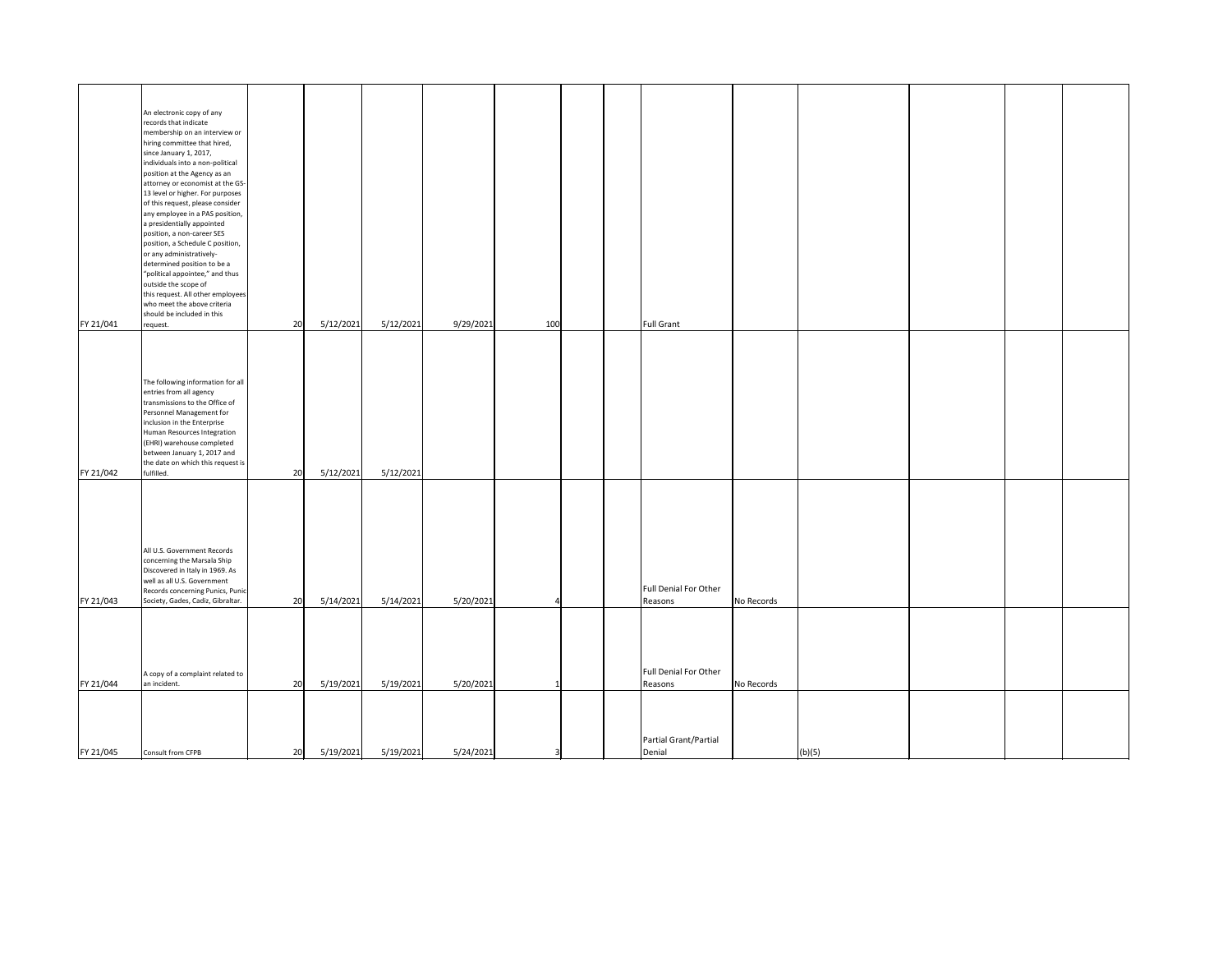|           | All un-classified emails between<br>October of 2020 through            |    |          |          |           |    |  |                                  |            |                  |  |  |
|-----------|------------------------------------------------------------------------|----|----------|----------|-----------|----|--|----------------------------------|------------|------------------|--|--|
|           | January 6th of 2021 belonging to<br>various congressional leaders      |    |          |          |           |    |  |                                  |            |                  |  |  |
|           | and the President of the United<br>States. Trump's emails along        |    |          |          |           |    |  |                                  |            |                  |  |  |
|           | with the emails belonging to                                           |    |          |          |           |    |  |                                  |            |                  |  |  |
|           | Rep. Marjorie Taylor Greene,<br>Rep. Lauren Boebert, Rep. Kevin        |    |          |          |           |    |  |                                  |            |                  |  |  |
|           | McCarthy, Rep. Steve Scalis, Rep.<br>Elise Stefanik, Rep. Matt Gaetz,  |    |          |          |           |    |  |                                  |            |                  |  |  |
| FY 21/046 | Sen. Mitch McConnell, Sen. Rick<br>Scott, and Sen. Lindsey Graham.     | 20 | 6/2/2021 | 6/2/2021 | 6/4/2021  |    |  | Full Denial For Other<br>Reasons | No Records |                  |  |  |
|           |                                                                        |    |          |          |           |    |  |                                  |            |                  |  |  |
|           |                                                                        |    |          |          |           |    |  |                                  |            |                  |  |  |
|           |                                                                        |    |          |          |           |    |  |                                  |            |                  |  |  |
|           | From November 23, 2020                                                 |    |          |          |           |    |  |                                  |            |                  |  |  |
|           | through the date this request is<br>processed, all waivers,            |    |          |          |           |    |  |                                  |            |                  |  |  |
|           | impartiality determinations, or<br>any other guidance issued to        |    |          |          |           |    |  |                                  |            |                  |  |  |
|           | political appointees of the Biden<br>Administration exempting them     |    |          |          |           |    |  |                                  |            |                  |  |  |
|           | from any part of their                                                 |    |          |          |           |    |  |                                  |            |                  |  |  |
|           | obligations as defined in relevant<br>laws, regulations, rules, and/or |    |          |          |           |    |  |                                  |            |                  |  |  |
|           | the Biden Administration's Ethics<br>Pledge. This request also         |    |          |          |           |    |  |                                  |            |                  |  |  |
|           | includes any records and<br>communications between OGE                 |    |          |          |           |    |  |                                  |            |                  |  |  |
|           | employees as well as any records<br>and communications between         |    |          |          |           |    |  |                                  |            |                  |  |  |
|           | the OGE and any political                                              |    |          |          |           |    |  |                                  |            |                  |  |  |
| FY 21/047 | appointees regarding waivers or<br>impartiality determinations.        | 20 | 6/2/2021 | 6/2/2021 |           |    |  |                                  |            |                  |  |  |
|           |                                                                        |    |          |          |           |    |  |                                  |            |                  |  |  |
|           |                                                                        |    |          |          |           |    |  |                                  |            |                  |  |  |
|           | A copy of each currently in use                                        |    |          |          |           |    |  | Full Denial For Other            | Request    |                  |  |  |
| FY 21/048 | document serving as a "program<br>guide" at OGE.                       | 20 | 6/7/2021 | 6/7/2021 | 6/11/2021 |    |  | Reasons                          | Withdrawn  |                  |  |  |
|           |                                                                        |    |          |          |           |    |  |                                  |            |                  |  |  |
|           | A copy of the OGE<br><b>Communications Outreach</b>                    |    |          |          |           |    |  |                                  |            |                  |  |  |
| FY 21/049 | Group Program Guide, which<br>may or may not be still in use.          | 20 | 6/7/2021 | 6/7/2021 | 7/7/2021  | 22 |  | Partial Grant/Partial<br>Denial  |            | (b)(5)           |  |  |
|           |                                                                        |    |          |          |           |    |  |                                  |            |                  |  |  |
|           |                                                                        |    |          |          |           |    |  |                                  |            |                  |  |  |
|           | Case files related to Lynne                                            |    |          |          |           |    |  | Full Denial For Other            |            |                  |  |  |
| FY 21/050 | Harper.                                                                | 20 | 6/7/2021 | 6/7/2021 | 6/7/2021  |    |  | Reasons                          | No Records |                  |  |  |
|           |                                                                        |    |          |          |           |    |  |                                  |            |                  |  |  |
|           | Any and all forms completed by<br>or submitted by or on behalf of      |    |          |          |           |    |  |                                  |            |                  |  |  |
|           | Sarah Huckabee Sanders,<br>including but not limited to any            |    |          |          |           |    |  |                                  |            |                  |  |  |
|           | Form 450s.                                                             |    |          |          |           |    |  |                                  |            |                  |  |  |
|           | Any and all complaints filed by,<br>naming, referencing, or            |    |          |          |           |    |  |                                  |            |                  |  |  |
| FY 21/051 | regarding Sarah Huckabee<br>Sanders.                                   | 20 | 6/8/2021 | 6/8/2021 | 9/30/2021 | 82 |  | Partial Grant/Partial<br>Denial  |            | (b)(3), (5), (6) |  |  |
|           |                                                                        |    |          |          |           |    |  |                                  |            |                  |  |  |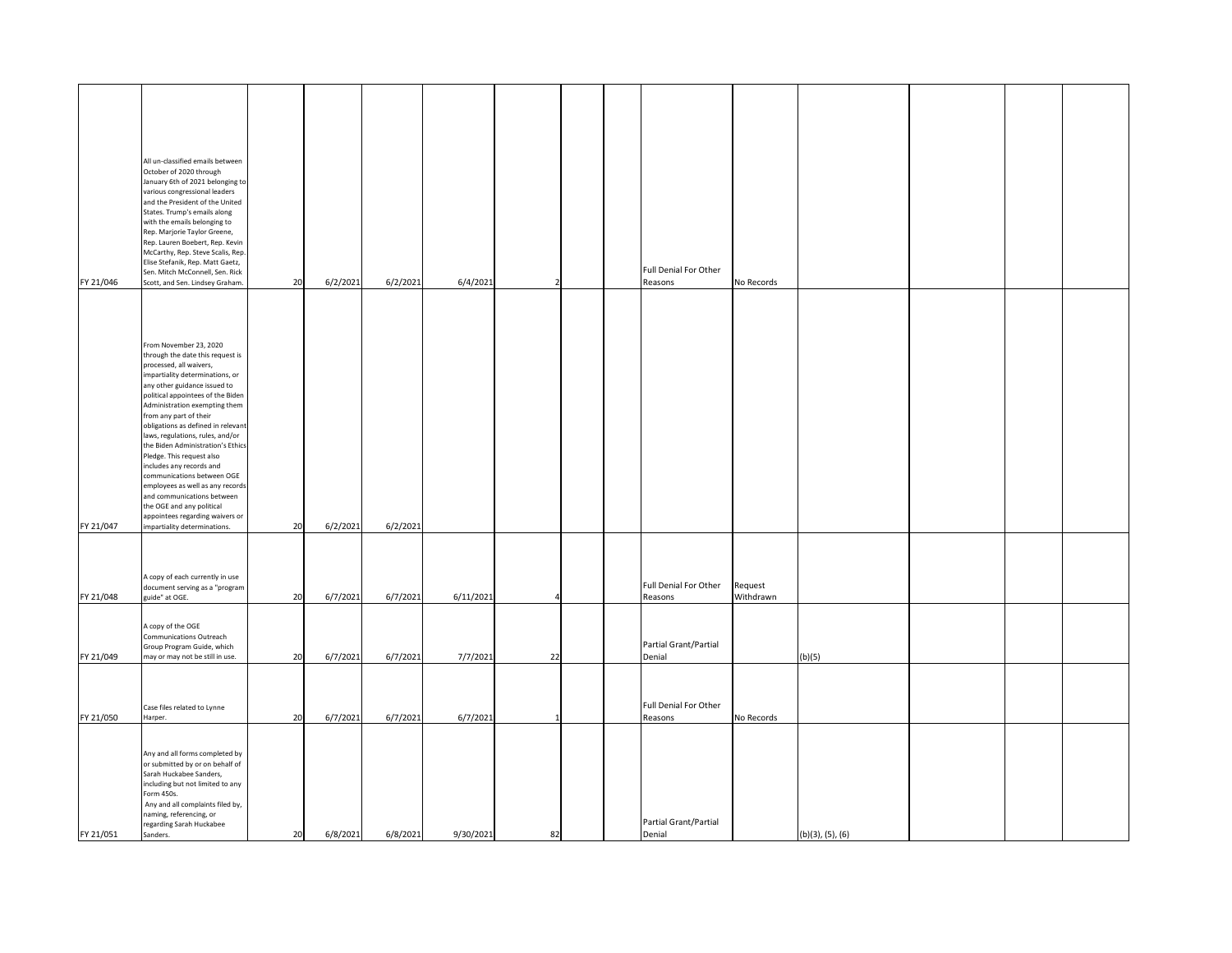| FY 21/052 | Emails from Jay Inslee governor<br>of WA state Regarding Covid 19.                                                                                                                                                                                                   | 20 | 6/21/2021 | 6/21/2021 | 6/21/2021 |    |  | Full Denial For Other<br>Reasons        | No Records  |  |  |
|-----------|----------------------------------------------------------------------------------------------------------------------------------------------------------------------------------------------------------------------------------------------------------------------|----|-----------|-----------|-----------|----|--|-----------------------------------------|-------------|--|--|
|           |                                                                                                                                                                                                                                                                      |    |           |           |           |    |  |                                         |             |  |  |
|           | An electronic copy of all public<br>financial disclosure reports for<br>Elizabeth Prelogar, the current<br>Acting Solicitor General. An<br>electronic copy of any<br>authorization issued pursuant to<br>5 C.F.R. § 2635.502(d) and any<br>waiver issued pursuant to |    |           |           |           |    |  |                                         |             |  |  |
| FY 21/053 | section 3 of Executive Order<br>13770 (Feb. 28, 2017) at any<br>time to Elizabeth Prelogar, the<br>current Acting Solicitor General.                                                                                                                                 | 20 | 6/23/2021 | 6/23/2021 | 7/22/2021 | 21 |  | Glomar                                  |             |  |  |
|           | A copy of any resumes                                                                                                                                                                                                                                                |    |           |           |           |    |  |                                         |             |  |  |
| FY 21/054 | submitted for Tracy Stone-<br>Manning.                                                                                                                                                                                                                               | 20 | 6/23/2021 | 6/23/2021 | 7/7/2021  | 10 |  | <b>Full Denial For Other</b><br>Reasons | No Records  |  |  |
|           | All correspondence (including<br>emails, letters or memoranda)<br>sent or received by Emory A.<br>Rounds, David J. Apol or Dale<br>Christopher that references the<br>name "Ricchetti" since                                                                         |    |           |           |           |    |  |                                         |             |  |  |
| FY 21/055 | December 1, 2020.                                                                                                                                                                                                                                                    | 20 | 6/24/2021 | 6/24/2021 | 9/27/2021 | 67 |  | <b>Full Grant</b>                       |             |  |  |
| FY 21/056 | All Records, FISA Warrants, etc,<br>held regarding the following<br>phone numbers.                                                                                                                                                                                   | 20 | 7/2/2021  | 7/2/2021  | 7/14/2021 |    |  | Full Denial For Other<br>Reasons        | No Reccords |  |  |
| FY 21/057 | FOIA request log covering 2018,<br>2019, and 2020, respectively,<br>which includes a field showing<br>the subject of each request and<br>a field for the final disposition                                                                                           | 20 | 7/6/2021  | 7/6/2021  | 7/15/2021 |    |  | <b>Full Grant</b>                       |             |  |  |
| FY 21/058 | Warnings given by the OGE to<br>other agencies regarding their<br>Directors' or Commissioners'<br>potential or actual conflicts of<br>interest related to their agency<br>between the dates 01/20/2021-<br>present.                                                  | 20 | 7/6/2021  | 7/6/2021  | 7/9/2021  |    |  | Full Denial For Other<br>Reasons        | No Records  |  |  |
| FY 21/059 | All emails and attachments<br>addressed to or from employees<br>of the Office of Government<br>Ethics from January 31, 2021 to<br>July 8, 2021 with the name<br>Hunter Biden contained in the<br>email.                                                              | 20 | 7/9/2021  | 7/9/2021  | 9/9/2021  | 44 |  | Full Denial For Other<br>Reasons        | No Records  |  |  |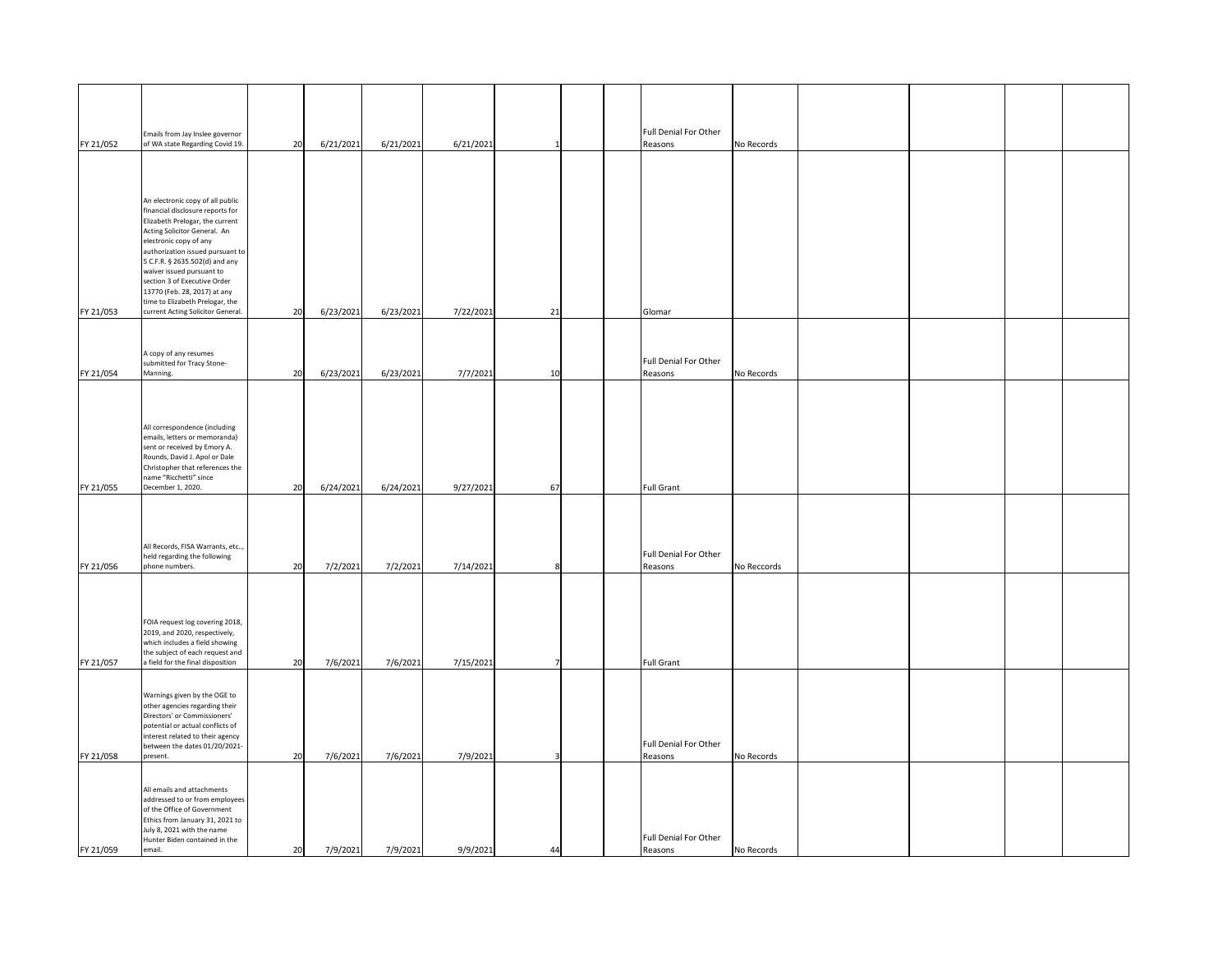| FY 21/060 | A copy of all letter<br>correspondence between OGE<br>and Jack Callender, Inspector<br>General of the Postal Regulatory<br>Commission, during the time<br>period January 1, 2010 through<br>the present, based on a search<br>of OGE files                                                                                                                        | 20 | 7/12/2021 | 7/12/2021 | 9/10/2021 | 44 |  | <b>Full Grant</b>                |            |        |  |  |
|-----------|-------------------------------------------------------------------------------------------------------------------------------------------------------------------------------------------------------------------------------------------------------------------------------------------------------------------------------------------------------------------|----|-----------|-----------|-----------|----|--|----------------------------------|------------|--------|--|--|
|           |                                                                                                                                                                                                                                                                                                                                                                   |    |           |           |           |    |  |                                  |            |        |  |  |
| FY 21/061 | The requester's own birth and<br>medical records.                                                                                                                                                                                                                                                                                                                 | 20 | 7/12/2021 | 7/12/2021 | 7/15/2021 |    |  | Full Denial For Other<br>Reasons | No Records |        |  |  |
| FY 21/062 | All records and communications<br>between the named OGE<br>officials and the White House<br>including the office of the White<br>House Counsel concerning the<br>named individuals.                                                                                                                                                                               | 20 | 7/13/2021 | 7/13/2021 | 9/1/2021  | 36 |  | Full Denial For Other<br>Reasons | No Records |        |  |  |
|           |                                                                                                                                                                                                                                                                                                                                                                   |    |           |           |           |    |  |                                  |            |        |  |  |
| FY 21/063 | Treasury (consult)                                                                                                                                                                                                                                                                                                                                                | 20 | 7/15/2021 | 7/15/2021 | 7/22/2021 |    |  | Partial Grant/Partial<br>Denial  |            | (b)(6) |  |  |
| FY 21/064 | copies of any correspondence,<br>memos or other records<br>produced, transmitted or<br>received by the Office of<br>Government Ethics that pertain<br>to Hunter Biden's employment<br>and income, including his<br>upcoming art exhibitions and<br>artwork sales. The time period<br>for these records would be<br>between January 20, 2021 and<br>July 16, 2021. | 20 | 7/16/2021 | 7/16/2021 | 9/9/2021  | 39 |  | Full Denial For Other<br>Reasons | No Records |        |  |  |
| FY 21/065 | A copy of the J&A (Justification<br>& Approval) Log found in the<br>Office of Government Ethics<br>contracting/acquisition Office,<br>covering the last three years.                                                                                                                                                                                              | 20 | 7/19/2021 | 7/19/2021 | 9/15/2021 | 42 |  | <b>Full Grant</b>                |            |        |  |  |
| FY 21/066 | A copy of each memo or legal<br>opinion or other analysis of the<br>ethics associated with selling<br>artworks. I agree to limit this<br>request to records during the<br>last 12 months.                                                                                                                                                                         | 20 | 7/19/2021 | 7/19/2021 | 7/27/2021 |    |  | Full Denial For Other<br>Reasons | No Records |        |  |  |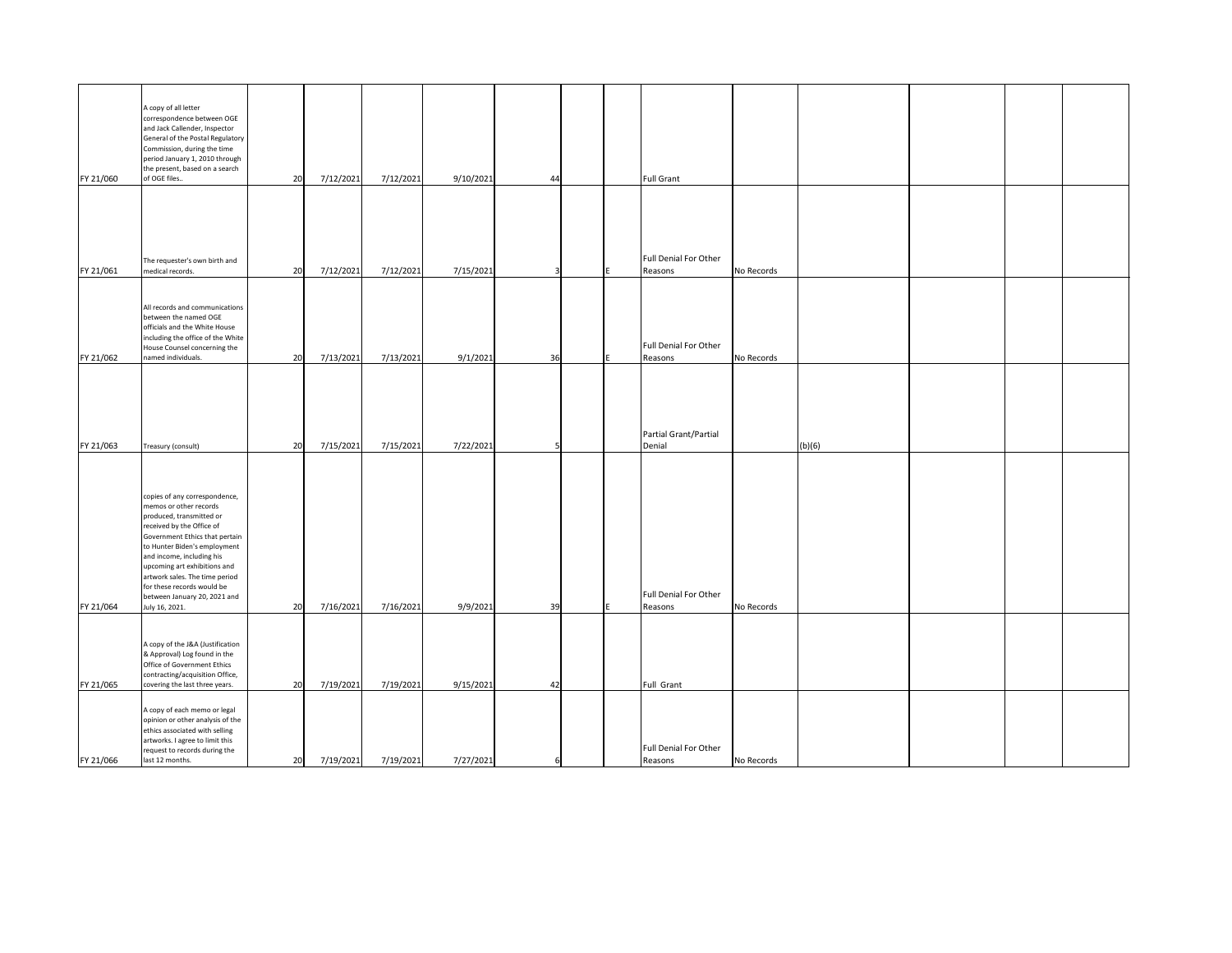|           | All documentation created since                           |    |           |           |           |     |  |                              |            |                  |  |  |
|-----------|-----------------------------------------------------------|----|-----------|-----------|-----------|-----|--|------------------------------|------------|------------------|--|--|
|           | 11/3/2020 (including emails or                            |    |           |           |           |     |  |                              |            |                  |  |  |
|           | letters or memoranda sent or                              |    |           |           |           |     |  |                              |            |                  |  |  |
|           | received) regarding the sale of                           |    |           |           |           |     |  |                              |            |                  |  |  |
|           | Hunter Biden's artwork. This                              |    |           |           |           |     |  |                              |            |                  |  |  |
|           | should include any<br>correspondence with the White       |    |           |           |           |     |  |                              |            |                  |  |  |
|           | House (including but not limited                          |    |           |           |           |     |  |                              |            |                  |  |  |
|           | to White House Counsel Dana                               |    |           |           |           |     |  |                              |            |                  |  |  |
|           | Remus) regarding "Hunter                                  |    |           |           |           |     |  |                              |            |                  |  |  |
|           | Biden" and "art." This should                             |    |           |           |           |     |  |                              |            |                  |  |  |
|           | also include any correspondence                           |    |           |           |           |     |  |                              |            |                  |  |  |
|           | involving or referencing Hunter                           |    |           |           |           |     |  |                              |            |                  |  |  |
|           | Biden's attorney Christopher J.                           |    |           |           |           |     |  |                              |            |                  |  |  |
|           | Clark ("Chris Clark"), Georges                            |    |           |           |           |     |  | Full Denial For Other        |            |                  |  |  |
| FY 21/067 | Bergès or the Berges Gallery.                             | 20 | 7/19/2021 | 7/19/2021 | 9/9/2021  | 38  |  | Reasons                      | No Records |                  |  |  |
|           |                                                           |    |           |           |           |     |  |                              |            |                  |  |  |
|           |                                                           |    |           |           |           |     |  |                              |            |                  |  |  |
|           |                                                           |    |           |           |           |     |  |                              |            |                  |  |  |
|           | personal records related to                               |    |           |           |           |     |  |                              |            |                  |  |  |
|           | family information and a human                            |    |           |           |           |     |  | Full Denial For Other        |            |                  |  |  |
| FY 21/068 | trafficking situation.                                    | 20 | 7/20/2021 | 7/20/2021 | 7/21/2021 |     |  | Reasons                      | No Records |                  |  |  |
|           |                                                           |    |           |           |           |     |  |                              |            |                  |  |  |
|           |                                                           |    |           |           |           |     |  |                              |            |                  |  |  |
|           |                                                           |    |           |           |           |     |  |                              |            |                  |  |  |
|           | All email communications                                  |    |           |           |           |     |  |                              |            |                  |  |  |
|           | between officials at the Office of                        |    |           |           |           |     |  |                              |            |                  |  |  |
|           | Government Ethics and Marc                                |    |           |           |           |     |  |                              |            |                  |  |  |
|           | Short dated between January 1,                            |    |           |           |           |     |  | Full Denial For Other        |            |                  |  |  |
| FY 21/069 | 2019 and January 20, 2021.                                | 20 | 7/26/2021 | 7/26/2021 | 9/30/2021 | 48I |  | Reasons                      | No Records |                  |  |  |
|           |                                                           |    |           |           |           |     |  |                              |            |                  |  |  |
|           |                                                           |    |           |           |           |     |  |                              |            |                  |  |  |
|           |                                                           |    |           |           |           |     |  |                              |            |                  |  |  |
|           |                                                           |    |           |           |           |     |  |                              |            |                  |  |  |
|           | All electronic correspondence                             |    |           |           |           |     |  |                              |            |                  |  |  |
|           | from November 6, 2020 through                             |    |           |           |           |     |  |                              |            |                  |  |  |
|           | July 20, 2021 that relates to the                         |    |           |           |           |     |  |                              |            |                  |  |  |
|           | nomination or confirmation or                             |    |           |           |           |     |  |                              |            |                  |  |  |
|           | vetting of Kenneth A. Polite for                          |    |           |           |           |     |  |                              |            |                  |  |  |
|           | the position of Assistant                                 |    |           |           |           |     |  |                              |            |                  |  |  |
|           | Attorney General at the Criminal                          |    |           |           |           |     |  | Partial Grant/Partial        |            |                  |  |  |
|           | Division of the Department of                             | 20 |           |           |           | 47  |  | Denial                       |            |                  |  |  |
| FY 21/070 | Justice.                                                  |    | 7/26/2021 | 7/26/2021 | 9/29/2021 |     |  |                              |            | (b)(3), (5), (6) |  |  |
|           |                                                           |    |           |           |           |     |  |                              |            |                  |  |  |
|           |                                                           |    |           |           |           |     |  | Partial Grant/Partial        |            |                  |  |  |
| FY 21/071 | Copies of the Pacer invoices.                             | 20 | 7/26/2021 | 7/26/2021 | 9/28/2021 | 46  |  | Denial                       |            | (b)(6)           |  |  |
|           |                                                           |    |           |           |           |     |  |                              |            |                  |  |  |
|           | Copies of any and all                                     |    |           |           |           |     |  |                              |            |                  |  |  |
|           | employee/appointee Public                                 |    |           |           |           |     |  |                              |            |                  |  |  |
|           | Financial Disclosures transmitted<br>by the Department of |    |           |           |           |     |  |                              |            |                  |  |  |
| FY 21/072 | Education                                                 | 20 | 7/30/2021 | 7/30/2021 |           |     |  | Pending                      |            |                  |  |  |
|           |                                                           |    |           |           |           |     |  |                              |            |                  |  |  |
|           |                                                           |    |           |           |           |     |  |                              |            |                  |  |  |
|           |                                                           |    |           |           |           |     |  |                              |            |                  |  |  |
|           | All OGE Form 202, "Notice of                              |    |           |           |           |     |  |                              |            |                  |  |  |
|           | Conflict of Interest Referral                             |    |           |           |           |     |  |                              |            |                  |  |  |
|           | Form" received between                                    |    |           |           |           |     |  |                              |            |                  |  |  |
| FY 21/073 | 1/20/2021 and 8/7/2021                                    | 20 | 8/9/2021  | 8/9/2021  |           |     |  | Pending                      |            |                  |  |  |
|           |                                                           |    |           |           |           |     |  |                              |            |                  |  |  |
|           |                                                           |    |           |           |           |     |  |                              |            |                  |  |  |
|           |                                                           |    |           |           |           |     |  |                              |            |                  |  |  |
|           | Copies of all investigation                               |    |           |           |           |     |  |                              |            |                  |  |  |
|           | reports, records, documents and                           |    |           |           |           |     |  |                              |            |                  |  |  |
|           | information even confidential                             |    |           |           |           |     |  | <b>Full Denial For Other</b> |            |                  |  |  |
| FY 21/074 | about me and my case                                      | 20 | 8/9/2021  | 8/9/2021  | 8/9/2021  |     |  | Reasons                      | No Records |                  |  |  |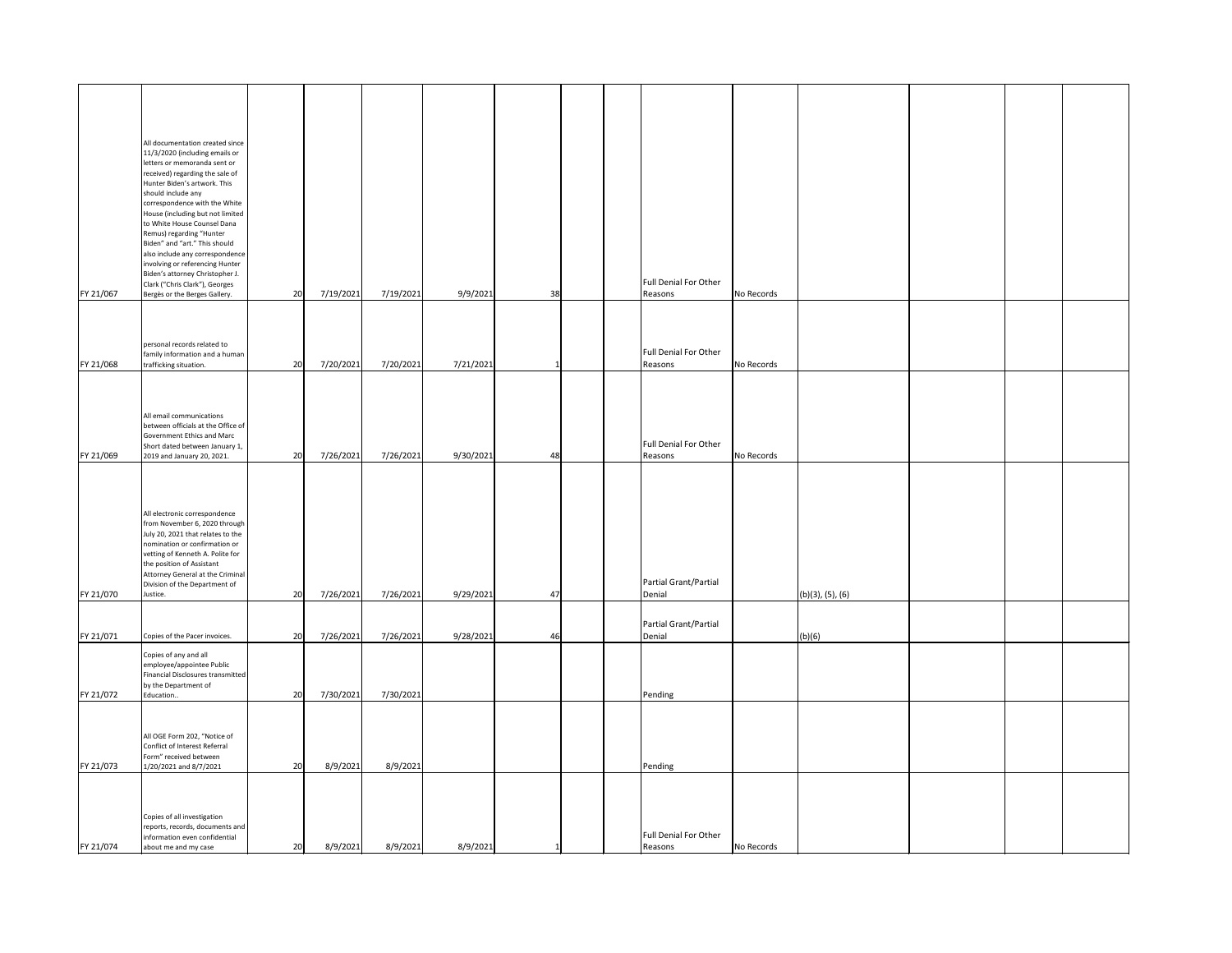|           |                                                                                                                                                                                                                                                                     |    |           |           |           |    |  | Partial Grant/Partial            |                      |                  |  |  |
|-----------|---------------------------------------------------------------------------------------------------------------------------------------------------------------------------------------------------------------------------------------------------------------------|----|-----------|-----------|-----------|----|--|----------------------------------|----------------------|------------------|--|--|
| FY 21/075 | <b>USPS Referral</b>                                                                                                                                                                                                                                                | 20 | 8/13/2021 | 8/13/2021 | 9/30/2021 | 34 |  | Denial                           |                      | $(b)(3)$ , $(6)$ |  |  |
| FY 21/076 | A list of all Inspector General<br>investigations that were closed<br>in 2019 and 2020.                                                                                                                                                                             | 20 | 8/18/2021 | 8/18/2021 | 8/20/2021 |    |  | Full Denial For Other<br>Reasons | No Records           |                  |  |  |
| FY 21/077 | All records related to OGE<br>employee Rachel Molinaro's<br>meeting with John Owen<br>Brennan on February 17, 2009.<br>Copies of all records of<br>Molinaro's related to any entry<br>on Brennan's 278. And copies of<br>Brennan's financial disclosure<br>reports. | 20 | 8/20/2021 | 8/20/2021 | 8/26/2021 |    |  | <b>Full Denial</b>               |                      | (b)(3)           |  |  |
| FY 21/078 | A list of all Inspectors General<br>investigations in which the OGE<br>assisted the Inspectors General<br>in 2019 and 2020.                                                                                                                                         | 20 | 8/23/2021 | 8/23/2021 |           |    |  | Pending                          |                      |                  |  |  |
| FY 21/079 | All records associated with<br>Investigation of 2810 Toler Rd,<br>Rowlett, TX.                                                                                                                                                                                      | 20 | 8/30/2021 | 8/30/2021 | 8/30/2021 |    |  | Full Denial For Other<br>Reasons | No Records           |                  |  |  |
| FY 21/080 | Cosultation from EOP/WHO                                                                                                                                                                                                                                            | 20 | 9/7/2021  | 9/7/2021  | 9/8/2021  |    |  | <b>Full Grant</b>                |                      |                  |  |  |
| FY 21/081 | Declassify intelligence files as CIA<br>double agent since april 20 1988.                                                                                                                                                                                           | 20 | 9/13/2021 | 9/13/2021 | 9/13/2021 |    |  | Full Denial For Other<br>Reasons | No Records           |                  |  |  |
| FY 21/082 | Any records showing who paid<br>the \$35,000 ticket fee for the<br>Member of Congress Alexandria<br>Ocasio-Cortez attendance into<br>the Met Gala.                                                                                                                  | 20 | 9/14/2021 | 9/14/2021 | 9/14/2021 |    |  | Full Denial For Other<br>Reasons | No Records           |                  |  |  |
| FY 21/083 | Consultation records received<br>from SOL DOI                                                                                                                                                                                                                       | 20 | 9/16/2021 | 9/16/2021 |           |    |  | Pending                          |                      |                  |  |  |
| FY 21/084 | All records related to personal<br>financial information on<br>Congresswoman Alexandria<br>Ocasio-Cortez, foreign travel,<br>gifts, earmarks, and<br>representational allowances.                                                                                   | 20 | 9/20/2021 | 9/20/2021 | 9/20/2021 |    |  | Full Denial For Other<br>Reasons | No Records           |                  |  |  |
| FY 21/085 | All "Congressional hush fund"<br>settlement payments funded by<br>taxpayers, reason for<br>payment/nature of allegation,<br>and the member of Congress or<br>congressional staffer implicated<br>in the matter.                                                     | 20 | 9/21/2021 | 9/21/2021 | 9/21/2021 |    |  | Full Denial For Other<br>Reasons | No Records           |                  |  |  |
| FY 21/086 | Copies of all requests financial<br>disclosures submitted by Latham<br>Greene Saddler III or Latham<br>Saddler.                                                                                                                                                     | 20 | 9/23/2021 | 9/23/2021 | 9/30/2021 |    |  | Full Denial For Other<br>Reason  | Request<br>Withdrawn |                  |  |  |